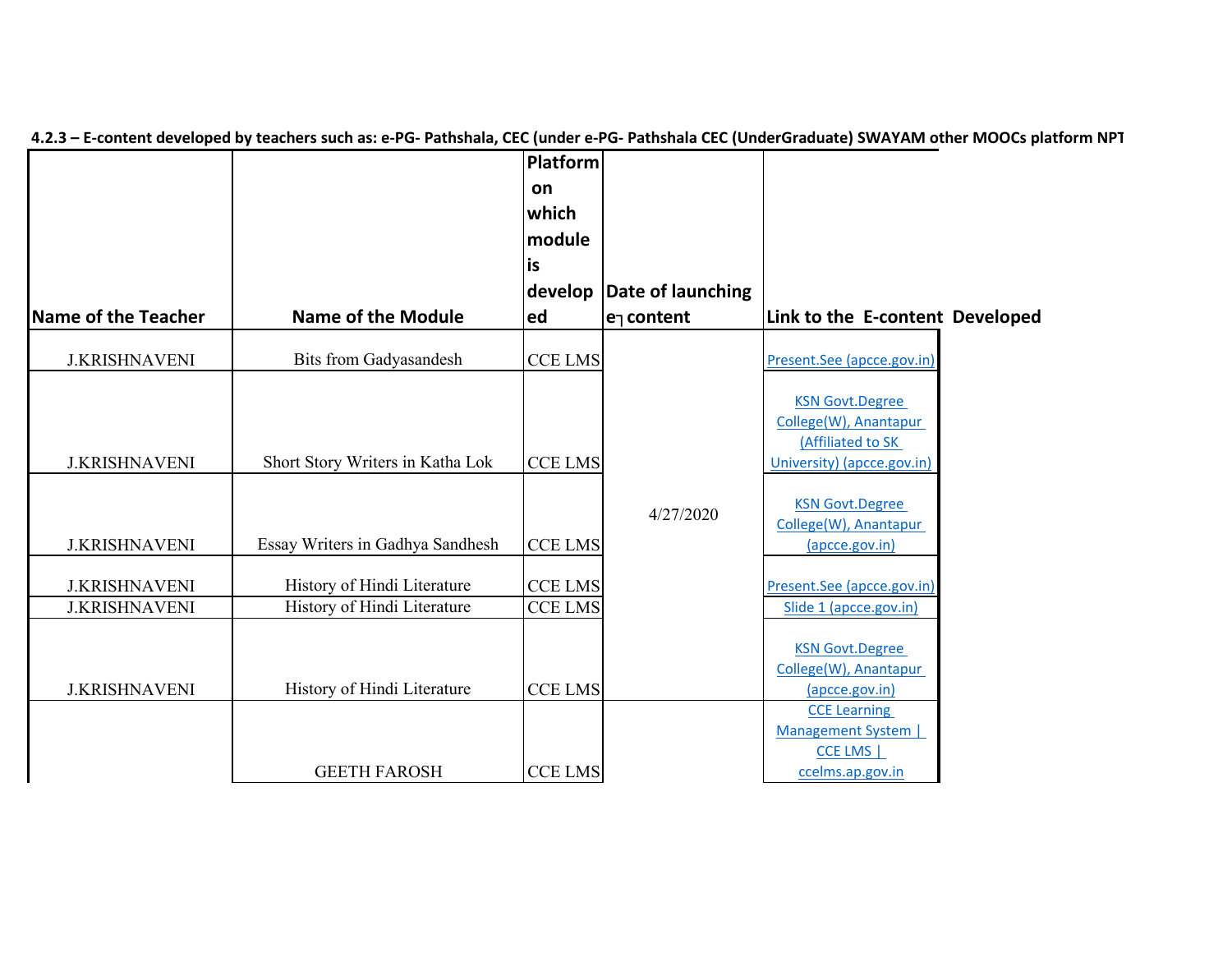| <b>J.KRISHNAVENI</b> | Hindi Sahity ka Itihaas me Bhaktikaal ki<br>Viseshataye                                                          | <b>CCE LMS</b> | 1.5.20                        | <b>CCE Learning</b><br>Management System  <br>CCE LMS  <br>ccelms.ap.gov.in       |
|----------------------|------------------------------------------------------------------------------------------------------------------|----------------|-------------------------------|-----------------------------------------------------------------------------------|
|                      | Hindi Saahity ke Itihaas me Bhaktikaal<br>ki Saamajik Rajanaitik Dharmik aur<br>Saahityik Paristitiyaa ka varnan | <b>CCE LMS</b> |                               | <b>CCE Learning</b><br>Management System  <br>CCE LMS  <br>ccelms.ap.gov.in       |
| <b>C.ANNAPURNA</b>   | <b>RBI FUNCTIONS</b>                                                                                             | <b>CCE LMS</b> | 21 <sup>st</sup> Feb, 2020    | https://ccelms.ap.gov.in/r<br>usa/user/gmodulecompor<br>ents/1261/234             |
| <b>C.ANNAPURNA</b>   | RBI QUANTITATIVE MEASURES OF CREDIT CO CCE LMS                                                                   |                | 21 <sup>st</sup> Feb, 2020    | https://ccelms.ap.gov.in/r<br>usa/user/gmodulecompon<br>ents/1262/234             |
| <b>C.ANNAPURNA</b>   | RBI QUALITATIVE MEASURES OF<br><b>CREDIT CONTROL</b>                                                             | <b>CCE LMS</b> | 21 <sup>st</sup> Feb, 2020    | https://ccelms.ap.gov.in/r<br>usa/user/gmodulecompon<br>ents/1263/234             |
| <b>C.ANNAPURNA</b>   | 23312 DIFFERENCES BETWEEN MICRO<br><b>MACRO</b>                                                                  | <b>CCE LMS</b> | 5 <sup>th</sup> Dec, 2020     | https://ccelms.ap.gov.in/r<br>usa/user/gmodulecompon<br>ents/2826/132             |
| <b>C.ANNAPURNA</b>   | 35521 CONCEPT OF SUSTAINABLE<br>DEVELOPMENT AND ITS RELAVANCE IN<br><b>CURRENT ECONOMIC DEVELOPMENT</b>          | <b>CCE LMS</b> | 5 <sup>th</sup> Dec, 2020     | https://ccelms.ap.gov.in/r<br>usa/user/gmodulecompon<br>ents/2915/133             |
| <b>C.ANNAPURNA</b>   | 35615 FOOD SECURITY PROBLEM IN INDIA                                                                             |                | $CCE$ LMS $ 5^{th}$ Dec, 2020 | https://ccelms.ap.gov.in/rusa/user/gmodulecomponent<br>https://ccelms.ap.gov.in/r |
| <b>C.ANNAPURNA</b>   | <u>35521 సుస్తిర అభివృధ్ధి భావన (పస్తుత కాల</u> CCE LMS                                                          |                | 5 <sup>th</sup> Dec, 2020     | usa/user/gmodulecompon<br>ents/3244/133                                           |
| <b>C.ANNAPURNA</b>   | <u>35615 భారత దేశములో ఆహార భ్రదతా సవ</u> CCE LMS                                                                 |                | 5 <sup>th</sup> Dec, 2020     | https://ccelms.ap.gov.in/r<br>usa/user/gmodulecompon<br>ents/3245/13321           |
| <b>C.ANNAPURNA</b>   | Law of Variable Proportions                                                                                      | <b>KSN LMS</b> | 25. May . 2020                | https://youtu.be/vYqnoM<br>Ful <sub>6g</sub>                                      |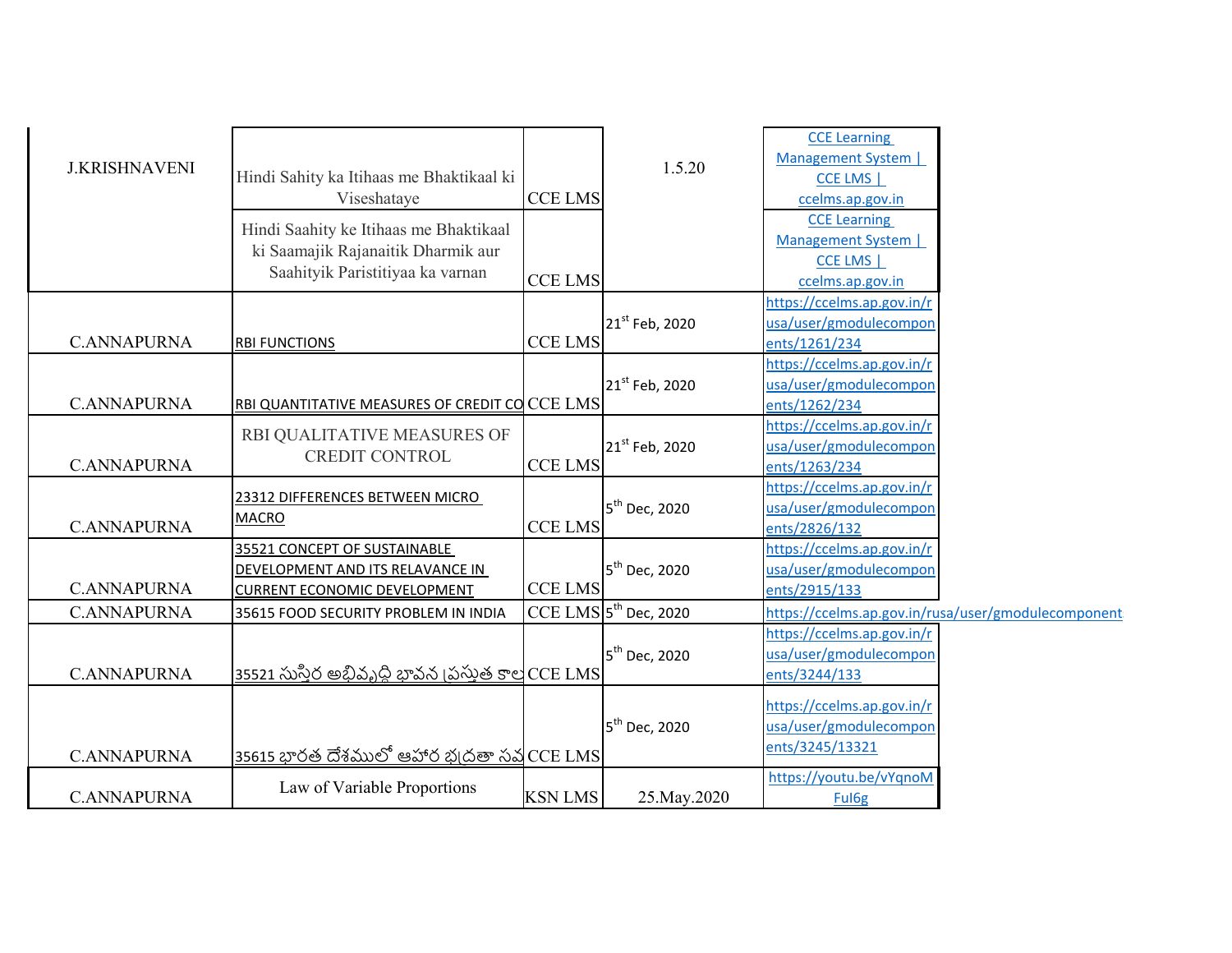|               | 35511 DEFINITION OF RING AND    |                |            |                            |
|---------------|---------------------------------|----------------|------------|----------------------------|
|               |                                 |                |            | https://ccelms.ap.gov.in/r |
|               | <b>BASIC PROPERTIES BOOLEAN</b> |                |            | usa/user/gselflearn/2534/  |
| T.Renuka Devi | <b>RINGS</b>                    | <b>CCE LMS</b> | 12.11.2020 | 142/0                      |
|               | 355112 OVERALL EXPLANATION      |                |            | https://ccelms.ap.gov.in/r |
|               | IN THE EXAM POINT OF VIEW       |                |            | usa/user/gselflearn/2508/  |
| T.Renuka Devi | UNIT <sub>1</sub>               | <b>CCE LMS</b> | 12.11.2020 | 142/0                      |
|               | 35521 DEFINITION OF             |                |            | https://ccelms.ap.gov.in/r |
|               | HOMOMORPHISM-TYPES OF           |                |            | usa/user/gselflearn/2509/  |
| T.Renuka Devi | <b>HOMOMORPHISM</b>             | <b>CCE LMS</b> | 12.11.2020 | 142/0                      |
|               |                                 |                |            | https://ccelms.ap.gov.in/r |
|               | 35522 HOMOMORPHIC IMAGE         |                |            | usa/user/gselflearn/2510/  |
| T.Renuka Devi |                                 | <b>CCE LMS</b> | 12.11.2020 | 142/0                      |
|               | 35523 ELEMENTARY PROPERTIES     |                |            | https://ccelms.ap.gov.in/r |
|               |                                 |                |            | usa/user/gselflearn/2511/  |
| T.Renuka Devi | OF HOMOMORPHISM                 | <b>CCE LMS</b> | 12.11.2020 | 142/0                      |
|               | 35524 KERNEL OF A               |                |            | https://ccelms.ap.gov.in/r |
|               |                                 |                |            | usa/user/gselflearn/2512/  |
| T.Renuka Devi | <b>HOMOMORPHISM I</b>           | <b>CCE LMS</b> | 12.11.2020 | 142/0                      |
|               | 35525 KERNEL OF A               |                |            | https://ccelms.ap.gov.in/r |
|               | HOMOMORPHISM II                 |                |            | usa/user/gselflearn/2513/  |
| T.Renuka Devi |                                 | <b>CCE LMS</b> | 12.11.2020 | 142/0                      |
|               | 35526 FUNDAMENTAL THEOREM       |                |            | https://ccelms.ap.gov.in/r |
|               | OF HOMOMORPHISM OF RINGS        |                |            | usa/user/gselflearn/2514/  |
|               | AND ITS APPLICATIONS            |                |            | 142/0                      |
| T.Renuka Devi |                                 | <b>CCE LMS</b> | 12.11.2020 |                            |
|               | 35527 PROBLEMS ON               |                |            | https://ccelms.ap.gov.in/r |
|               | HOMOMORPHISM OF RINGS I         |                |            | usa/user/gselflearn/2515/  |
| T.Renuka Devi |                                 | <b>CCE LMS</b> | 12.11.2020 | 142/0                      |
|               | 35528 PROBLEMS ON               |                |            | https://ccelms.ap.gov.in/r |
|               | HOMOMORPHISM OF RINGS II        |                |            | usa/user/gselflearn/2516/  |
| T.Renuka Devi |                                 | <b>CCE LMS</b> | 12.11.2020 | 142/0                      |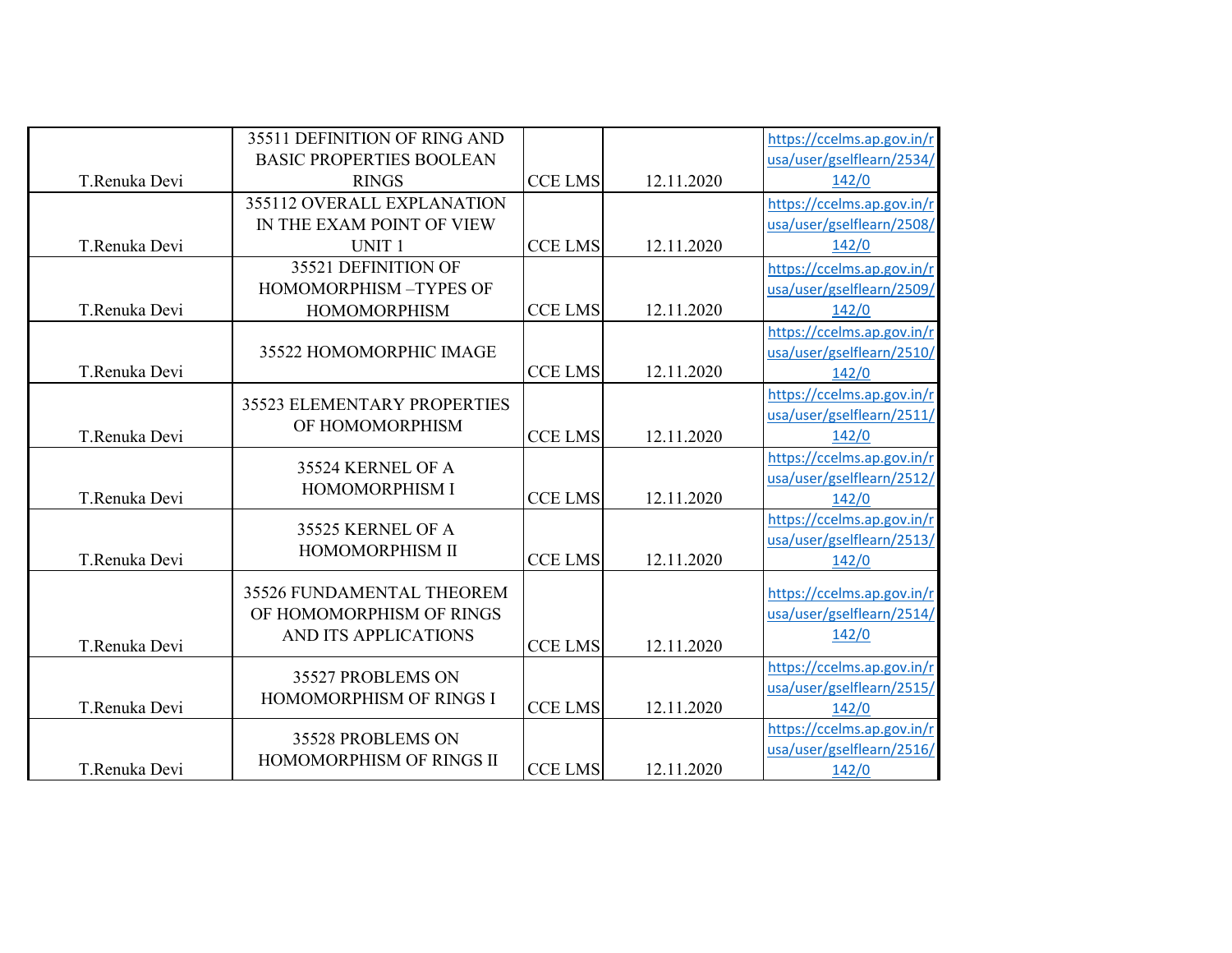|                    | 35529 MAXIMAL IDEALS I          |                |              | https://ccelms.ap.gov.in/r<br>usa/user/gselflearn/2517/ |
|--------------------|---------------------------------|----------------|--------------|---------------------------------------------------------|
| T.Renuka Devi      |                                 | <b>CCE LMS</b> | 12.11.2020   | 142/0                                                   |
|                    |                                 |                |              | https://ccelms.ap.gov.in/r                              |
|                    | 355210 MAXIMAL IDEALS II        |                |              | usa/user/gselflearn/2518/                               |
| T.Renuka Devi      |                                 | <b>CCE LMS</b> | 12.11.2020   | 142/0                                                   |
|                    |                                 |                |              | https://ccelms.ap.gov.in/r                              |
|                    | 355211 PRIME IDEALS             |                |              | usa/user/gselflearn/2519/                               |
| T.Renuka Devi      |                                 | <b>CCE LMS</b> | 12.11.2020   | 142/0                                                   |
|                    | 355212 OVERALL EXPLANATION      |                |              | https://ccelms.ap.gov.in/r                              |
|                    | IN THE EXAM POINT OF VIEW       |                |              | usa/user/gselflearn/2520/                               |
| T.Renuka Devi      | UNIT <sub>2</sub>               | <b>CCE LMS</b> | 12.11.2020   | 142/0                                                   |
|                    | 35531 DERIVATIVE OF A VECTOR    |                |              | https://ccelms.ap.gov.in/r                              |
|                    | <b>FUNCTION</b>                 |                |              | usa/user/gselflearn/2521/                               |
| T.Renuka Devi      |                                 | <b>CCE LMS</b> | 12.11.2020   | 142/0                                                   |
|                    | 355312 OVERALL EXPLANATION      |                |              | https://ccelms.ap.gov.in/r                              |
|                    | IN THE EXAM POINT OF VIEW       |                |              | usa/user/gselflearn/2522/                               |
| T.Renuka Devi      | <b>UNIT3</b>                    | <b>CCE LMS</b> | 12.11.2020   | 142/0                                                   |
|                    | 35541 INTRODUCTION ON           |                |              | https://ccelms.ap.gov.in/r                              |
|                    | <b>INTEGRATION OF VECTORS</b>   |                |              | usa/user/gselflearn/2523/                               |
| T.Renuka Devi      |                                 | <b>CCE LMS</b> | 12.11.2020   | 142/0                                                   |
|                    | 355412 OVERALL EXPLANATION      |                |              | https://ccelms.ap.gov.in/r                              |
|                    | IN THE EXAM POINT OF VIEW       |                |              | usa/user/gselflearn/2524/                               |
| T.Renuka Devi      | <b>UNIT4</b>                    | <b>CCE LMS</b> | 12.11.2020   | 142/0                                                   |
|                    | 355512 OVERALL EXPLANATION      |                |              | https://ccelms.ap.gov.in/r                              |
|                    | IN THE EXAM POINT OF VIEW       |                |              | usa/user/gselflearn/2528/                               |
| T.Renuka Devi      | UNIT <sub>5</sub>               | <b>CCELMS</b>  | 12.11.2020   | 142/0                                                   |
|                    | Anton Chekhov's One Act Play-   |                |              | https://youtu.be/FDSxG2u                                |
| <b>J.S.PARVEEN</b> | Marriage Proposal               | <b>KSN LMS</b> | 20.FEB.20    | <b>wRAc</b>                                             |
| Y.MANJULADEVI      | <b>BUCHWALD HARWIG REACTION</b> | <b>KSN LMS</b> | 20.FEB.20    | ttps://youtu.be/wctiijR9XKQ                             |
| M.PUSHPAVATHI      | Introduction to Depreciation    | <b>KSN LMS</b> | 26.2.2020    | ttps://youtu.be/-MtTeN-Yusg                             |
| M.VISHNUPRIYA      | Orientation Programme on MOOCs  | <b>KSN LMS</b> | 27.SEPT.2019 | ps://youtu.be/QUbonWD6qlM                               |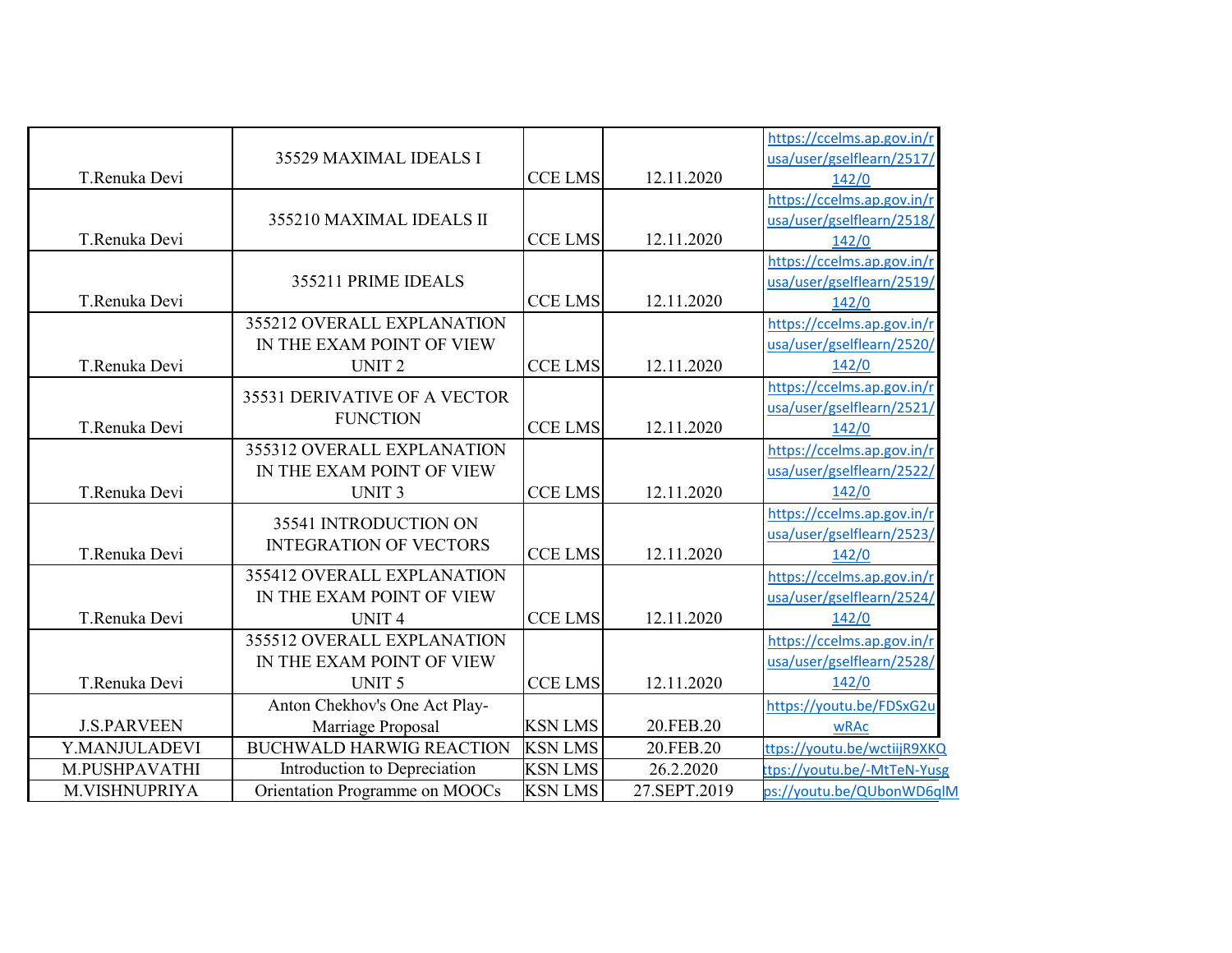| M.PUSHPAVATHI        | Introduction to Corporate Accounting                              | <b>KSN LMS</b> | 29.AUG.2020  | :ps://youtu.be/ga0Ue7fASwM  |
|----------------------|-------------------------------------------------------------------|----------------|--------------|-----------------------------|
| <b>C.ANNAPURNA</b>   | <b>SECURITIES AND EXCHANGE</b>                                    |                |              |                             |
|                      | <b>BOARD OF INDIA</b>                                             | <b>KSN LMS</b> | 20.FEB.2020  | tps://youtu.be/Ys26IWjwqa8  |
| DR.D.JAYALAKSHMI     | Classification of Government(1)                                   | <b>KSN LMS</b> | 24.FEB.2020  | tps://youtu.be/31uKY_Fl7ws  |
| DR.D.JAYALAKSHMI     | Classification of Government(2)                                   | <b>KSN LMS</b> | 24.FEB.2020  | ps://youtu.be/YMAzMqkGNd0   |
| <b>S.PAVANI</b>      | Solar PV Cell                                                     | <b>KSN LMS</b> | 20.FEB.2020  | ps://youtu.be/DMdsu2erUUM   |
|                      | History of Globe, Latitudes and                                   |                |              |                             |
| <b>T.SULOCHANA</b>   | Longitudes                                                        | <b>KSN LMS</b> | 19.FEB.2020  | ps://youtu.be/MQR3De7 vnA   |
| <b>P.SIVA PRASAD</b> | Plans in Mathematics                                              | <b>KSN LMS</b> | 26.FEB.2020  | ps://youtu.be/WWPpCRyrBp8   |
| R.RAGHURAMMURTHY     | <b>Constitutional Amendment Act</b>                               | <b>KSN LMS</b> | 24.FEB.2020  | tps://youtu.be/kRqRgVo7Mz8  |
| <b>B.SUNITHA</b>     | Media Importance                                                  | <b>KSN LMS</b> | 24.FEB.2020  | tps://youtu.be/aQO8uvTYHaE  |
|                      | General Cheloctur of Mammals Zoology                              |                |              |                             |
| <b>K.VANAJA</b>      |                                                                   | <b>KSN LMS</b> | 20.FEB.20200 | tps://youtu.be/wlcmrPhr91Q  |
| M.VISHNUPRIYA        | Mechanism of Enzyme Action                                        | <b>KSN LMS</b> | 20.FEB.2020  | ps://youtu.be/PMDhkELwwUI   |
|                      | History of Globe, Latitudes                                       |                |              |                             |
| DR.K.V.RAMANA        | andLongitudes                                                     | <b>KSN LMS</b> | 19.FEB.2020  | ps://youtu.be/MQR3De7 vnA   |
| J.S. Saiqua Parvveen | <b>Syllable Division</b>                                          | <b>KSN LMS</b> | 26-09-2020   | ttps://youtu.be/iurOp62HqXI |
| J.S. Saiqua Parvveen | <b>Syllable Division Part 2</b>                                   | <b>KSN LMS</b> | 1/10/2020    | ps://youtu.be/M3V7X866Q5M   |
| J.S. Saiqua Parvveen | Once Upon a Time 1 <sup>st</sup> and 2 <sup>nd</sup> Stanzas      | <b>KSN LMS</b> | 22-09-2020   | ttps://youtu.be/uz9eISGg3Fs |
| J.S. Saiqua Parvveen | Once Upon a Time 3rd and 4th Stanzas                              | <b>KSN LMS</b> | 24-09-2020   | tps://youtu.be/ZTpov-eO21Y  |
| J.S. Saiqua Parvveen | Once Upon a Time $5^{th}$ , $6^{th}$ and $7^{th}$ Stanzas KSN LMS |                | 25-09-2020   | tps://youtu.be/JAJpW-BKswM  |
| J.S. Saiqua Parvveen | Learning Material for Once Upon a Time KSN LMS                    |                | 28-09-2020   | tps://youtu.be/bBrB0aSVdbQ  |
| J.S. Saiqua Parvveen | The Interpreter of Maladies - 1                                   | <b>KSN LMS</b> | 8/10/2020    | tps://youtu.be/9Pg3_0jhmG8  |
| J.S. Saiqua Parvveen | The Interpreter of Maladies - 2                                   | <b>KSN LMS</b> | 14-12-2020   | ps://youtu.be/8F0OW7TGCF4   |
| J.S. Saiqua Parvveen | The Interpreter of Maladies $-2.2$                                | <b>KSN LMS</b> | 14-12-2020   | ps://youtu.be/XpxKnOVMTuA   |
| J.S. Saiqua Parvveen | The Interpreter of Maladies $-2.3$                                | <b>KSN LMS</b> | 14-12-2020   | ttps://youtu.be/-k1gn6eKSbk |
| J.S. Saiqua Parvveen | The Interpreter of Maladies $-2.4$                                | <b>KSN LMS</b> | 14-12-2020   | tps://youtu.be/zVqc9xUIweU  |
| J.S. Saiqua Parvveen | The Interpreter of Maladies $-3.1$                                | <b>KSN LMS</b> | 16-12-2020   | ttps://youtu.be/XkSKYczdXbs |
| J.S. Saiqua Parvveen | The Interpreter of Maladies $-3.2$                                | <b>KSN LMS</b> | 16-12-2020   | ttps://youtu.be/0jLxKZp xKs |
| J.S. Saiqua Parvveen | The Interpreter of Maladies $-3.3$                                | <b>KSN LMS</b> | 16-12-2020   | tps://youtu.be/uqwgp7uBHFA  |
| J.S. Saiqua Parvveen | Digging Introduction                                              | <b>KSN LMS</b> | 21-12-2020   | ps://youtu.be/3rWRwod0w2E   |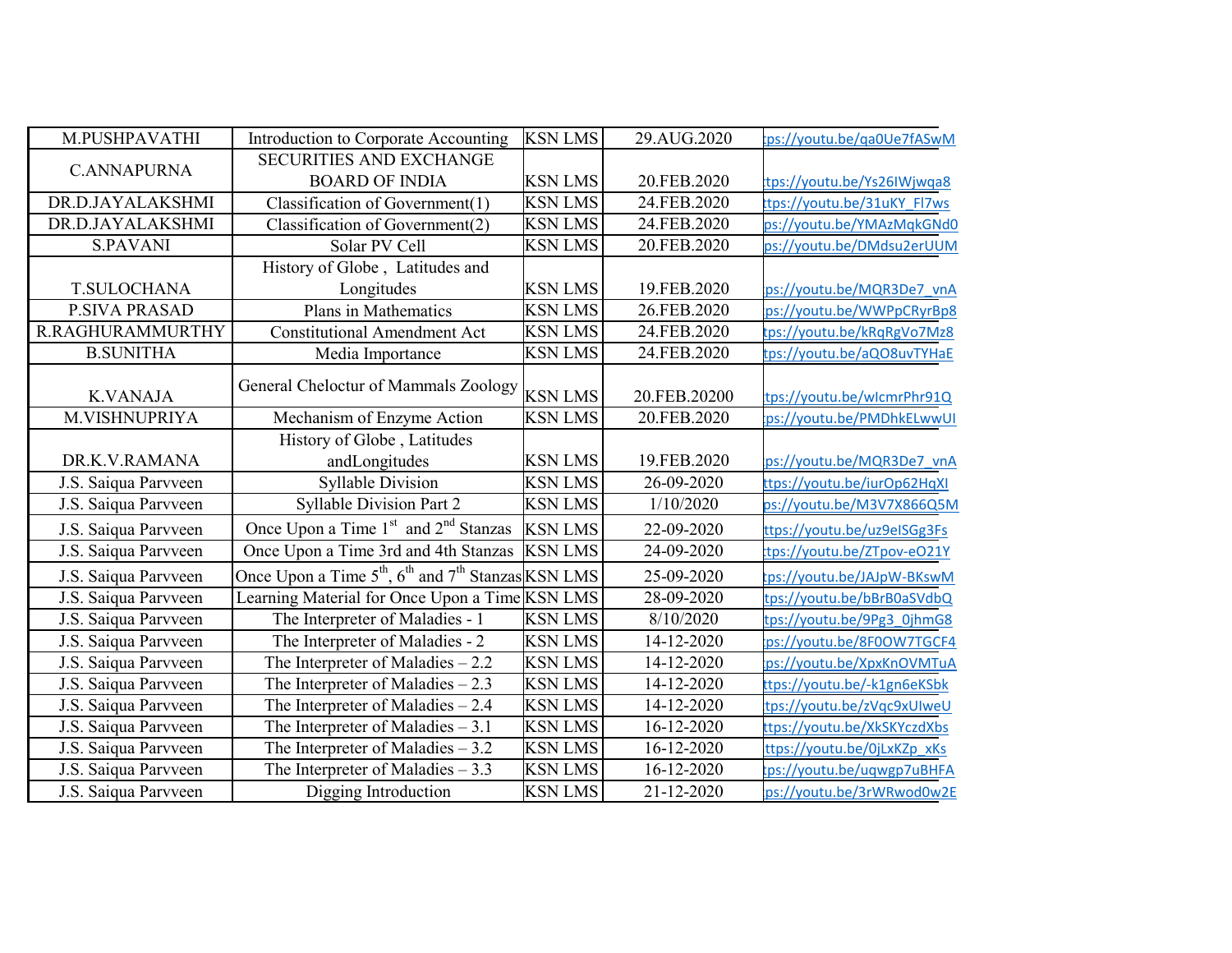| J.S. Saiqua Parvveen | Digging 1                         | <b>KSN LMS</b> | 22-12-2020 | ttps://youtu.be/gGyAotshLXc |
|----------------------|-----------------------------------|----------------|------------|-----------------------------|
| J.S. Saiqua Parvveen | Digging 1.2                       | <b>KSN LMS</b> | 22-12-2020 | tps://youtu.be/qCLTAQ3jqM8  |
| J.S. Saiqua Parvveen | Digging 1.3                       | <b>KSN LMS</b> | 21-12-2020 | tps://youtu.be/P1VyliAWm2Q  |
| J.S. Saiqua Parvveen | Digging 1.4                       | <b>KSN LMS</b> | 21-12-2020 | tps://youtu.be/WNRI i1HLSo  |
| J.S. Saiqua Parvveen | The Beloved Charioteer Part 1     | <b>KSN LMS</b> | 23-12-2020 | tps://youtu.be/W8ToV9s2Zvs  |
| J.S. Saiqua Parvveen | The Beloved Charioteer Part 2     | <b>KSN LMS</b> | 23-12-2020 | tps://youtu.be/OdvDSYvZh9k  |
| J.S. Saiqua Parvveen | The Beloved Charioteer Part 3     | <b>KSN LMS</b> | 23-12-2020 | tps://youtu.be/JMLOf9T8V7k  |
| J.S. Saiqua Parvveen | The Beloved Charioteer Part 4     | <b>KSN LMS</b> | 23-12-2020 | ttps://youtu.be/AhiukPzrGL0 |
| J.S. Saiqua Parvveen | The Beloved Charioteer Part 5     | <b>KSN LMS</b> | 23-12-2020 | ps://youtu.be/ZHwPiGEU4kM   |
| J.S. Saiqua Parvveen | The Beloved Charioteer Part 6     | <b>KSN LMS</b> | 23-12-2020 | ttps://youtu.be/CiBNys-P6IQ |
| J.S. Saiqua Parvveen | The Beloved Charioteer Part 7     | <b>KSN LMS</b> | 23-12-2020 | tps://youtu.be/nXsK Yy9Kek  |
| J.S. Saiqua Parvveen | The Beloved Charioteer Part 8     | <b>KSN LMS</b> | 23-12-2020 | tps://youtu.be/QApdHqasrC0  |
| J.S. Saiqua Parvveen | The Beloved Charioteer Part 9     | <b>KSN LMS</b> | 23-12-2020 | ttps://youtu.be/c zbfJpYK2U |
| J.S. Saiqua Parvveen | The Beloved Charioteer Part 10    | <b>KSN LMS</b> | 23-12-2020 | tps://youtu.be/7x5iuL1ZoUM  |
| J.S. Saiqua Parvveen | Marking Stress 1.1                | <b>KSN LMS</b> | 21-12-2020 | :ps://youtu.be/8mwttNZTRqM  |
| J.S. Saiqua Parvveen | Marking Stress 1.2                | <b>KSN LMS</b> | 21-12-2020 | ttps://youtu.be/HfrgplaZ40w |
| J.S. Saiqua Parvveen | Marking Stress 1.3                | <b>KSN LMS</b> | 21-12-2020 | tps://youtu.be/-VFUF6AHR28  |
| J.S. Saiqua Parvveen | Phonetics                         | <b>KSN LMS</b> | 27-12-2020 | tps://youtu.be/wF87f12PnE8  |
| J.S. Saiqua Parvveen | Phonetic Transcription 1.1        | <b>KSN LMS</b> | 16-12-2020 | ttps://youtu.be/3HI20fSyw14 |
| J.S. Saiqua Parvveen | Phonetic Transcription 1.2        | <b>KSN LMS</b> | 16-12-2020 | ps://youtu.be/6MQZOQ3EEaQ   |
| J.S. Saiqua Parvveen | Phonetic Transcription 1.3        | <b>KSN LMS</b> | 8/10/2020  | tps://youtu.be/x1w-w5iPh2g  |
| J.S. Saiqua Parvveen | <b>Intonation Patterns Part 1</b> | <b>KSN LMS</b> | 8/10/2020  | tps://youtu.be/x1w-w5iPh2g  |
| J.S. Saiqua Parvveen | Note Making I                     | <b>KSN LMS</b> | 2/9/2020   | tps://youtu.be/1fNLh4mAY3c  |
| J.S. Saiqua Parvveen | Note Making II                    | <b>KSN LMS</b> | 2/9/2020   | tps://youtu.be/1fNLh4mAY3c  |
| J.S. Saiqua Parvveen | Shyness My Shield 1               | <b>KSN LMS</b> | 20-08-2020 | tps://youtu.be/ eDitNEP5OM  |
| J.S. Saiqua Parvveen | Shyness My Shield 2               | <b>KSN LMS</b> | 25-08-2020 | ttps://youtu.be/xjr3KHl5zrQ |
| J.S. Saiqua Parvveen | Shyness My Shield 3               | <b>KSN LMS</b> | 26-08-2020 | tps://youtu.be/rA7chcM6790  |
| C.Sulochana          | down fall of Qutubshahis1         | <b>KSN LMS</b> | 27-11-2020 | tps://youtu.be/VVIK4BMzdCE  |
| C.Sulochana          | <b>AP</b> History                 | <b>KSN LMS</b> | 25-11-2020 | ttps://youtu.be/yly43GR_uk8 |
|                      | The Causes for down fall of the   |                |            |                             |
| C.Sulochana          | vijayanagara empire               | <b>KSN LMS</b> | 21-11-2020 | tps://youtu.be/uG3Cpwnnq6k  |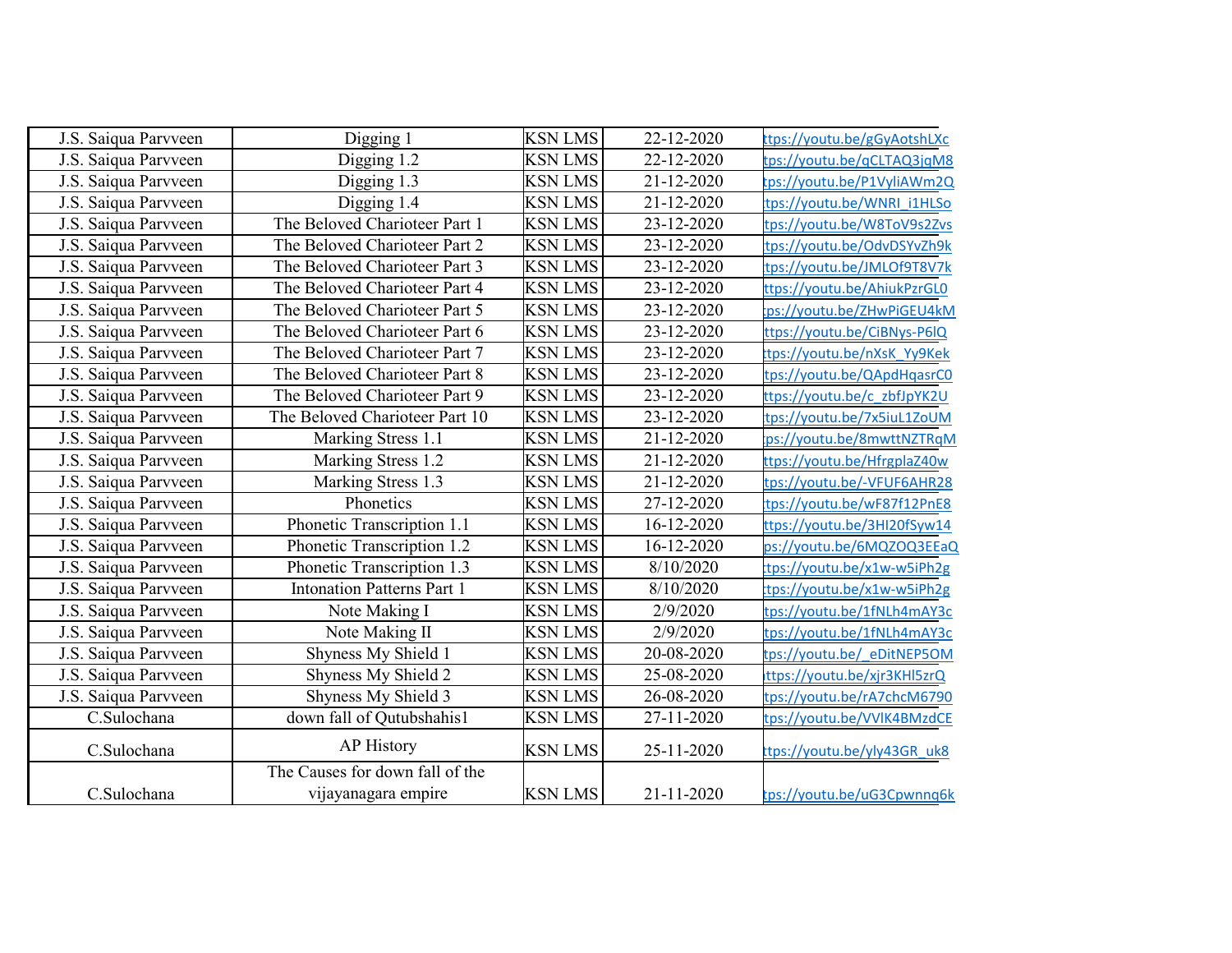| C.Sulochana      | Conditions of Qutubshahis                         | <b>KSN LMS</b> | 21-11-2020           | tps://youtu.be/LXKrKS5Tcpw                |
|------------------|---------------------------------------------------|----------------|----------------------|-------------------------------------------|
|                  | The Causes for down fall of the                   |                |                      |                                           |
| C.Sulochana      | vijayanagara empire                               | <b>KSN LMS</b> | 21-11-2020           | tps://youtu.be/uG3Cpwnnq6k                |
| C.Sulochana      | <b>Conditions of Qutubshahis</b>                  | <b>KSN LMS</b> | 11/21/2020           | ps://youtu.be/Q89mM3rGfC8                 |
| C.Sulochana      | Reddy rajulu                                      | <b>KSN LMS</b> | 11/20/2020           | ttps://youtu.be/rEcfg1YVAVo               |
| C.Sulochana      | The Political history of kakatiyas                | <b>KSN LMS</b> | 11/19/2020           | tps://youtu.be/Mdx7XVcxTTU                |
|                  | Political, Social, economic , religious           |                |                      |                                           |
| C.Sulochana      | conditions of the Kakatiya period                 | <b>KSN LMS</b> | 11/20/2020           | :ps://youtu.be/N8uP3XWVPy8                |
| C.Sulochana      | RudramadeviTM                                     | <b>KSN LMS</b> | 11/18/2020           | tps://youtu.be/wpWlmQjnrRk                |
| C.Sulochana      | Relegious reform movement                         | <b>KSN LMS</b> | 11/16/2020           | tps://youtu.be/YlpM79CDJXU                |
|                  | Martin Loother in Religious Reform                |                |                      |                                           |
| C.Sulochana      | Movement                                          | <b>KSN LMS</b> | 11/17/2020           | ttps://youtu.be/jS92Bru zjU               |
| C.Sulochana      | social reform movement                            | <b>KSN LMS</b> | 11/13/2020           | ttps://youtu.be/YiqgKteNmi4               |
| C.Sulochana      | Geographical Discoveries                          | <b>KSN LMS</b> | 11/13/2020           | ttp <u>s://youtu.be/UtfEch8uShc</u>       |
| <b>B.Sunitha</b> | Leads                                             | <b>KSN LMS</b> | 12/3/2020            | tps://youtu.be/DVy-CdOEi1A                |
| <b>B.Sunitha</b> | <b>Uses of Lead</b>                               | <b>KSN LMS</b> | 11/28/2020           | tps://youtu.be/LiUb3kwWAsY                |
| <b>B.Sunitha</b> | Leads                                             | <b>KSN LMS</b> | 11/28/2020           | tps://youtu.be/I7eGZBEY5uU                |
| <b>B.Sunitha</b> | Article writing                                   | <b>KSN LMS</b> | 11/28/2020           | ttps://youtu.be/ByLnvDZihiU               |
| <b>B.Sunitha</b> | Leads                                             | <b>KSN LMS</b> | 11/21/2020           | tps://youtu.be/uG0NwxhfY8g                |
| <b>B.Sunitha</b> | Leads                                             | <b>KSN LMS</b> | 11/24/2020           | tps://youtu.be/zLnsU9VvkgU                |
| <b>B.Sunitha</b> | Article writing                                   | <b>KSN LMS</b> | 11/28/2020           | tps://youtu.be/OVh5DGjvlo0                |
| Dr.D.Jayalakshmi | <b>Committees of Constituesnt Assembly</b>        | <b>KSN LMS</b> | 8/16/2020            | m/share/65b9aa23379d45f39ec8e764ed5a66d0  |
| Dr.D.Jayalakshmi | Basic Feature of Indian Constitution              | <b>KSN LMS</b> | 7/25/2020            | ps://youtu.be/hMpFGt08u3M                 |
| Dr.D.Jayalakshmi | Rajyanga moulika lakshnalu                        | <b>KSN LMS</b> | 7/25/2020            | ps://youtu.be/hMpFGt08u3M                 |
| Dr.D.Jayalakshmi | Indian Citizenship                                | <b>KSN LMS</b> | 7/27/2020            | tps://youtu.be/U 0XcY3dQ9k                |
| Dr.D.Jayalakshmi | <b>Evaluation of Indian Constitution</b>          | <b>KSN LMS</b> | $\frac{1}{27}{2020}$ | tps://youtu.be/U 0XcY3dQ9k                |
| Dr.D.Jayalakshmi | <b>Evaluation of Indian Constitution</b>          | <b>KSN LMS</b> | 23-07-20202          | ttps://youtu.be/5qrl0-GeSJs               |
| Dr.D.Jayalakshmi | Features of the Indian Constitution               | <b>KSN LMS</b> | 9/11/2020            | ttps://youtu.be/JHe2SclgqOg               |
| Dr.D.Jayalakshmi | Fundamental Rights Part -I                        | <b>KSN LMS</b> | 9/15/2020            | ps://youtu.be/hW3esRAdgkA                 |
| Dr.D.Jayalakshmi | <b>Classification of Fundamental Rights</b>       | <b>KSN LMS</b> | 9/21/2020            | ttps://youtu.be/aNufU7zJJBc               |
| Dr.D.Jayalakshmi | Classification of Fundamental Rights Part KSN LMS |                | 9/23/2020            | om/share/6832f0b7b8ad43cfa3ac318d547f416d |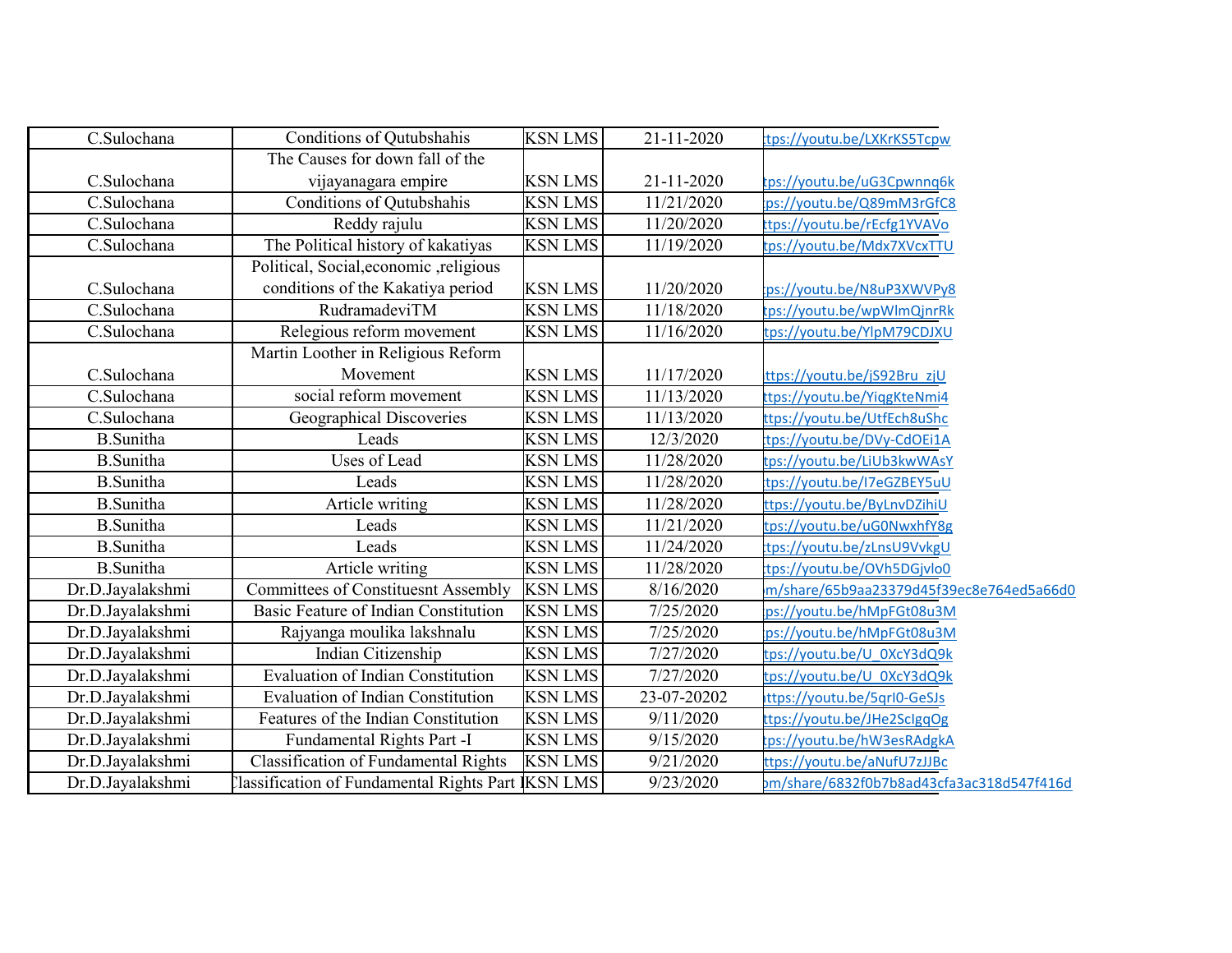| Dr.D.Jayalakshmi  | Restrictions of the Fundamental rights           | <b>KSN LMS</b> | 9/30/2020 | om/share/c6ea7ebc62c842f68dd9eaebe13efab0 |
|-------------------|--------------------------------------------------|----------------|-----------|-------------------------------------------|
| Dr.D.Jayalakshmi  | Directive Principles of State Policy             | <b>KSN LMS</b> | 10/7/2020 | m/share/ef946eb51d2f49149ea5a7c35754c5dd  |
| Dr.D.Jayalakshmi  | STOTLE VIEWS ON POLITICAL THOUKSN LMS            |                | 8/26/2020 | ps://youtu.be/yWbK230im6Q                 |
| Dr.D.Jayalakshmi  | ARISTOTLES VIEWS ON SLAVERY KSN LMS              |                | 8/26/2020 | ttps://youtu.be/Bj6gAaoYjZg               |
| Dr.D.Jayalakshmi  | TLES VIEWS ON REVOLUTIONARY TKSN LMS             |                | 9/18/2020 | w.youtube.com/watch?v=Q 5g6EjCvn4         |
| Dr.D.Jayalakshmi  | istotles Classification on Government ParKSN LMS |                | 9/23/2020 | w.youtube.com/watch?v=8FqAH-b0IKg         |
|                   | Machiavelli's political ideology 25-9-           |                |           |                                           |
| Dr.D.Jayalakshmi  | 2020                                             | <b>KSN LMS</b> | 9/25/2020 | v.youtube.com/watch?v=j31VXbCWMXk         |
| Dr.D.Jayalakshmi  | John Locke's social contract Theory              | <b>KSN LMS</b> | 9/23/2020 | ttps://youtu.be/8FqAH-b0IKg               |
| Dr.Y.Manjula Devi | NITRO HYDROCARBONS                               | <b>KSN LMS</b> | 8/17/2020 | ittps://youtu.be/blqFLl62lac              |
| Dr.Y.Manjula Devi | NITRO HYDROCARBONS                               | <b>KSN LMS</b> | 8/17/2020 | ps://youtu.be/3yxmXgzQuMQ                 |
| Dr.Y.Manjula Devi | NITRO HYDROCARBONS                               | <b>KSN LMS</b> | 8/17/2020 | tps://youtu.be/CImn8J 6QLM                |
| Dr.Y.Manjula Devi | NITRO HYDROCARBONS                               | <b>KSN LMS</b> | 8/18/2020 | ttps://youtu.be/Buo8EiGjQj0               |
| Dr.Y.Manjula Devi | NITRO HYDROCARBONS                               | <b>KSN LMS</b> | 8/18/2020 | tps://youtu.be/yi2eksyXMfw                |
| Dr.Y.Manjula Devi | NITRO HYDROCARBONS                               | <b>KSN LMS</b> | 8/19/2020 | tps://youtu.be/AzR2v VNTWs                |
| Dr.Y.Manjula Devi | NITRO HYDROCARBONS                               | <b>KSN LMS</b> | 8/19/2020 | ps://youtu.be/CIMkplFMAGU                 |
| Dr.Y.Manjula Devi | NITRO HYDROCARBONS                               | <b>KSN LMS</b> | 8/20/2020 | ttps://youtu.be/6PszBcKjoFA               |
| Dr.Y.Manjula Devi | NITRO HYDROCARBONS                               | <b>KSN LMS</b> | 8/20/2020 | tps://youtu.be/T7LXI6CT64M                |
| Dr.Y.Manjula Devi | NITRO HYDROCARBONS                               | <b>KSN LMS</b> | 8/21/2020 | tps://youtu.be/JVzBcWin Bc                |
| Dr.Y.Manjula Devi | NITRO HYDROCARBONS                               | <b>KSN LMS</b> | 8/21/2020 | ttps://youtu.be/EDyi9yaEPt0               |
| Dr.Y.Manjula Devi | NITRO HYDROCARBONS                               | <b>KSN LMS</b> | 8/24/2020 | tps://youtu.be/Pp-YpE1CNWo                |
| Dr.Y.Manjula Devi | NITRO HYDROCARBONS                               | <b>KSN LMS</b> | 8/24/2020 | tps:// <u>youtu.be/N20q1USUFcU</u>        |
| Dr.Y.Manjula Devi | NITRO HYDROCARBONS                               | <b>KSN LMS</b> | 8/24/2020 | ttps://youtu.be/liWZiknYCQg               |
| Dr.Y.Manjula Devi | Introduction                                     | <b>KSN LMS</b> | 9/14/2020 | tps://voutu.be/-y6uaBGTK0Y                |
| Dr.Y.Manjula Devi | Nomenclature-I                                   | <b>KSN LMS</b> | 9/15/2020 | tps://youtu.be/zi0HL5nym-Q                |
| Dr.Y.Manjula Devi | Nomenclature-II                                  | <b>KSN LMS</b> | 9/16/2020 | tps://youtu.be/QaxVNCDiNj4                |
| Dr.Y.Manjula Devi | Nomenclature-III                                 | <b>KSN LMS</b> | 9/17/2020 | tps://youtu.be/CWjE0-3U4KA                |
| Dr.Y.Manjula Devi | Nomenclature-IV                                  | <b>KSN LMS</b> | 9/18/2020 | tps://youtu.be/ibFcnU5-cW0                |
| Dr.Y.Manjula Devi | Werner's theory                                  | <b>KSN LMS</b> | 9/19/2020 | tps://youtu.be/sW0rerQnZVw                |
| Dr.Y.Manjula Devi | Sidgwick's theory                                | <b>KSN LMS</b> | 9/21/2020 | tps://youtu.be/0FtPUzqCIPQ                |
| Dr.Y.Manjula Devi | Drawbacks of Sidgwick's theory                   | <b>KSN LMS</b> | 9/22/2020 | ttps://youtu.be/fxYzu3ABIAQ               |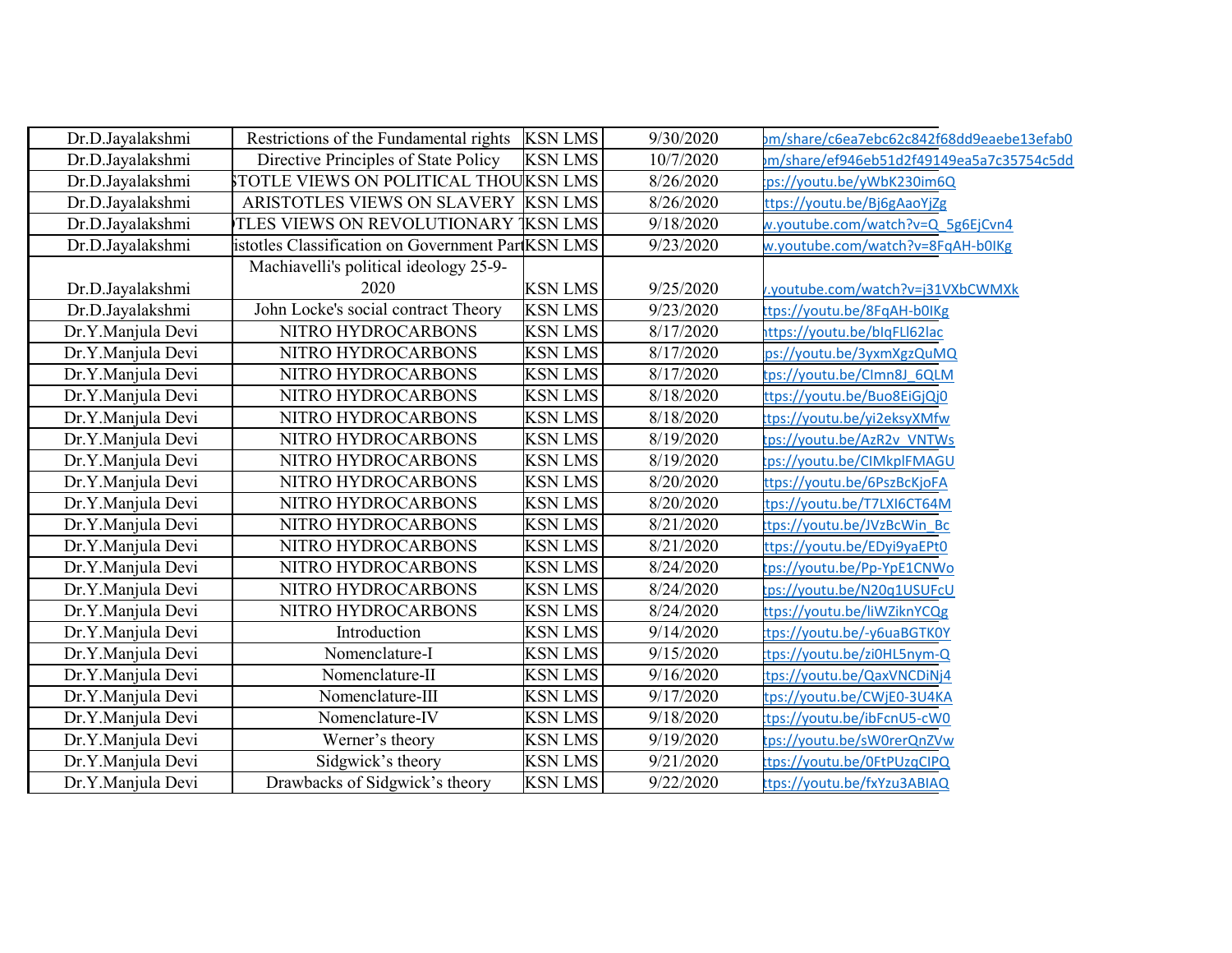| Dr.Y.Manjula Devi | Valence bond theory                       | <b>KSN LMS</b> | 9/23/2020  | ttps://youtu.be/2C3Eav5pRvI |
|-------------------|-------------------------------------------|----------------|------------|-----------------------------|
| Dr.Y.Manjula Devi | Valence bond theory                       | <b>KSN LMS</b> | 9/24/2020  | ttps://youtu.be/rAyjVQI4Szw |
| Dr.Y.Manjula Devi | Sidgwick's theory                         | <b>KSN LMS</b> | 9/26/2020  | ttps://youtu.be/Z4GtJ1xn3oc |
| Dr.Y.Manjula Devi | Str. Of CN.4 Complexes a/c to VBT         | <b>KSN LMS</b> | 9/30/2020  | ps://youtu.be/p1rN4keMm20   |
| Dr.Y.Manjula Devi | Str. Of CN.6Complexes a/c to VBT          | <b>KSN LMS</b> | 10/1/2020  | tps://youtu.be/dwyrNIwrhiU  |
| Dr.Y.Manjula Devi | Drawbacks of VBT                          | <b>KSN LMS</b> | 10/3/2020  | tps://youtu.be/cGMDJicWLPg  |
| Dr.Y.Manjula Devi | Crystal field theory-I                    | <b>KSN LMS</b> | 10/5/2020  | ttps://youtu.be/6l-CGm iiSk |
| Dr.Y.Manjula Devi | Crystal field theory-II                   | <b>KSN LMS</b> | 10/6/2020  | tps://youtu.be/kJB7QPp1VQg  |
|                   | Application of CFT to Tetrahedral         |                |            |                             |
| Dr.Y.Manjula Devi | complexes                                 | <b>KSN LMS</b> | 10/7/2020  | tps://youtu.be/2TgDPgecEjM  |
|                   | Application of CFT to Octahedral          |                |            |                             |
| Dr.Y.Manjula Devi | complexes                                 | <b>KSN LMS</b> | 10/8/2020  | tps://youtu.be/9smjdcwAP5A  |
|                   | Application of CFT to Square planar       |                |            |                             |
| Dr.Y.Manjula Devi | complexes                                 | <b>KSN LMS</b> | 10/9/2020  | tps://youtu.be/l8QSO7HOf98  |
|                   | Application of CFT to Square planar       |                |            |                             |
| Dr.Y.Manjula Devi | complexes                                 | <b>KSN LMS</b> | 10/12/2020 | tps://youtu.be/l8QSO7HOf98  |
| Dr.Y.Manjula Devi | Limitations of CFT                        | <b>KSN LMS</b> | 10/13/2020 | tps://youtu.be/lmcBowK12ko  |
|                   | Application of CFT to Tetrahedral         |                |            |                             |
| Dr.Y.Manjula Devi | complexes                                 | <b>KSN LMS</b> | 11/16/2020 | tps://youtu.be/2TgDPgecEjM  |
|                   | Factors affecting Crystal Filed Splitting |                |            |                             |
| Dr.Y.Manjula Devi | Energy                                    | <b>KSN LMS</b> | 11/17/2020 | ttps://youtu.be/-Vj1rC8cNg0 |
| Dr.Y.Manjula Devi | Strucutural Isomerism in coordination     |                |            |                             |
|                   | compounds                                 | <b>KSN LMS</b> | 11/19/2020 | tps://youtu.be/bYNKZPLo Ps  |
|                   | Structural Isomerism in co-ordination     |                |            |                             |
| Dr.Y.Manjula Devi | compounds-I                               | <b>KSN LMS</b> | 11/20/2020 | tps://youtu.be/nKaJy0JmO 0  |
|                   | Structural Isomerism in co-ordination     |                |            |                             |
| Dr.Y.Manjula Devi | compounds-II                              | <b>KSN LMS</b> | 11/21/2020 | tps://youtu.be/sd0kZpBqV9Q  |
|                   | Geometrical Isomerism in CN=4             |                |            |                             |
| Dr.Y.Manjula Devi | <b>Tetrahedral Complexes</b>              | <b>KSN LMS</b> | 11/23/2020 | ttps://youtu.be/K5 VEIJ7RVk |
|                   | Geometrical Isomerism in CN=4 Square      |                |            |                             |
| Dr.Y.Manjula Devi | Planar complexes                          | <b>KSN LMS</b> | 11/24/2020 | tps://youtu.be/mBDU7ujfqG0  |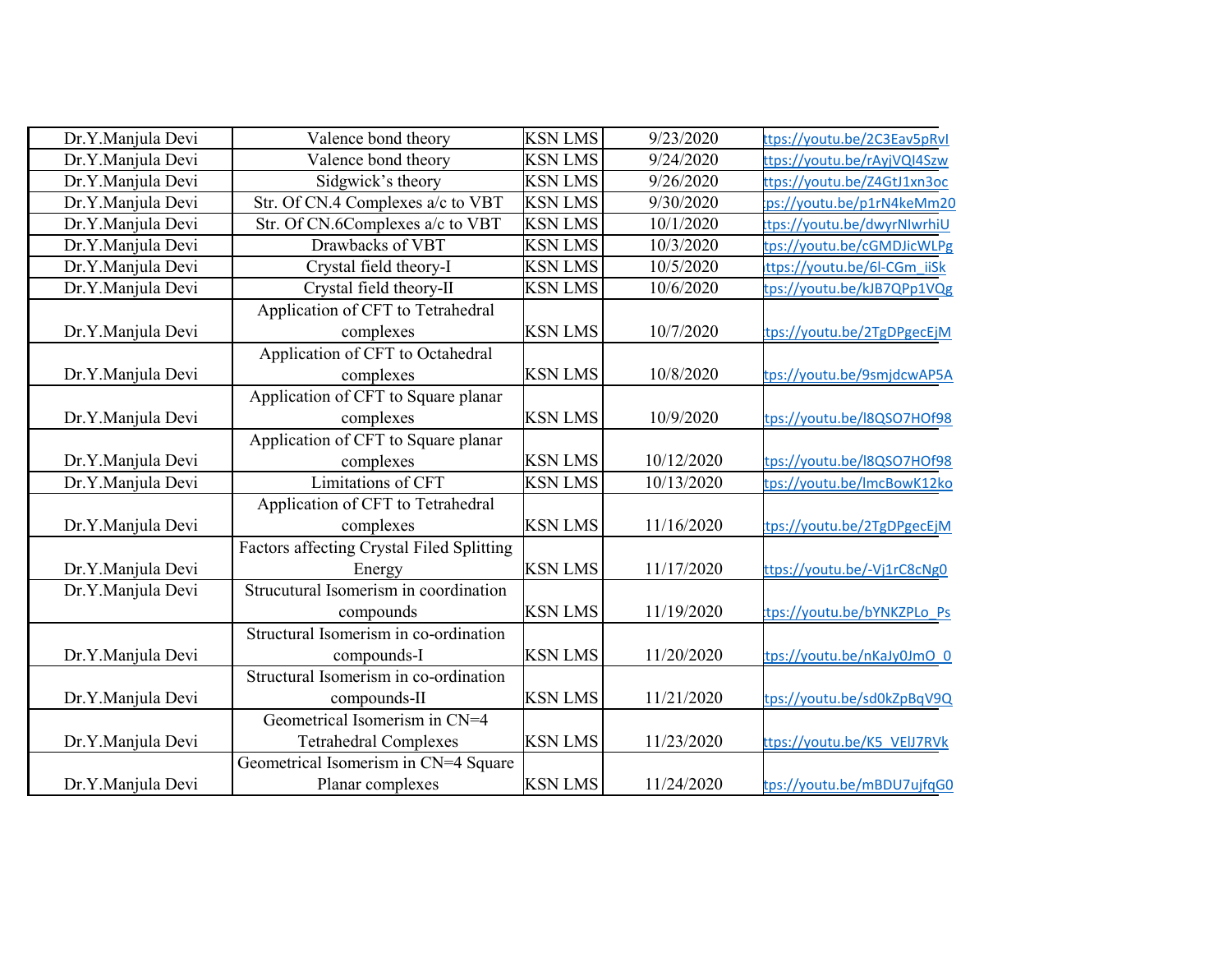|                   | Geometrical Isomerism in CN=6            |                |             |                             |
|-------------------|------------------------------------------|----------------|-------------|-----------------------------|
| Dr.Y.Manjula Devi | <b>Octahedral Complexes</b>              | <b>KSN LMS</b> | 11/25/2020  | ps://youtu.be/T5Wg1C6-WQ4   |
|                   | Optical Isomerism in CN=4Square          |                |             |                             |
| Dr.Y.Manjula Devi | Planar Complexes                         | <b>KSN LMS</b> | 11/26/2020  | :ps://youtu.be/cWrSBNMhn7Y  |
|                   | Optical Isomerism in CN=4 Tetrahedral    |                |             |                             |
| Dr.Y.Manjula Devi | Complexes                                | <b>KSN LMS</b> | 11/27/2020  | tps://youtu.be/LeeqMvCFdek  |
|                   | Optical Isomerism in CN=6 Octahedral     |                |             |                             |
| Dr.Y.Manjula Devi | Complexes-I                              | <b>KSN LMS</b> | 11/28/2020  | tps://youtu.be/toDxZy5QH3w  |
|                   | Optical Isomerism in CN=6 Octahedral     |                |             |                             |
| Dr.Y.Manjula Devi | Complexes-II                             | <b>KSN LMS</b> | 11/30/2020  | tps://youtu.be/yXsGvMg5GvI  |
| Dr.Y.Manjula Devi | Introduction-I                           | <b>KSN LMS</b> | 8/25/2020   | tps://youtu.be/8pK7fDv5QF8  |
| Dr.Y.Manjula Devi | Introduction-II                          | <b>KSN LMS</b> | 8/25/2020   | ttps://youtu.be/3oBIT4Af0FE |
| Dr.Y.Manjula Devi | Def.-I                                   | <b>KSN LMS</b> | 8/26/2020   | tps://youtu.be/y42KSL6wGgQ  |
| Dr.Y.Manjula Devi | Def.-II                                  | <b>KSN LMS</b> | 8/26/2020   | ps://youtu.be/pcWYrP9NCqw:  |
|                   | Factors influencing reactivity of the    |                |             |                             |
| Dr.Y.Manjula Devi | reaction rate-I                          | <b>KSN LMS</b> | 27--08-2020 | tps://youtu.be/aULbEEaMeH4  |
|                   | Factors influencing reactivity of the    |                |             |                             |
| Dr.Y.Manjula Devi | reaction rate-II                         | <b>KSN LMS</b> | 8/27/2020   | :ps://youtu.be/0YBw89m1ENg  |
| Dr.Y.Manjula Devi | Order & Molecularity-I                   | <b>KSN LMS</b> | 8/29/2020   | ttps://youtu.be/BPJLREJ52ek |
| Dr.Y.Manjula Devi | Order & Molecularity-II                  | <b>KSN LMS</b> | 8/29/2020   | ttps://youtu.be/5iboJn84Q2s |
| Dr.Y.Manjula Devi | Order & Molecularity-III                 | <b>KSN LMS</b> | 8/29/2020   | tps://youtu.be/cdGK3H36Rbk  |
| Dr.Y.Manjula Devi | Order & Molecularity-IV                  | <b>KSN LMS</b> | 8/29/2020   | ttps://youtu.be/GZ5l1jyPiY4 |
| Dr.Y.Manjula Devi | I order rxn rate constant derivation-I   | <b>KSN LMS</b> | 8/31/2020   | tps://youtu.be/7Q8c9A8zBAE  |
| Dr.Y.Manjula Devi | I order rxn rate constant derivation-II  | <b>KSN LMS</b> | 8/31/2020   | ttps://youtu.be/C8odAgf-ZrE |
| Dr.Y.Manjula Devi | I order rxn characteristics-I            | <b>KSN LMS</b> | 9/1/2020    | tps://youtu.be/aeTF1WNsk4g  |
| Dr.Y.Manjula Devi | I order rxn characteristics-II           | <b>KSN LMS</b> | 9/1/2020    | tps://youtu.be/bmAxV5UPSFE  |
|                   | II order rxn rate constant derivation if |                |             |                             |
| Dr.Y.Manjula Devi | the two reactants conc.s are same-I      | <b>KSN LMS</b> | 9/3/2020    | tps://youtu.be/lxfg5GU94w4  |
|                   | II order rxn rate constant derivation if |                |             |                             |
| Dr.Y.Manjula Devi | the two reactants conc.s are same-II     | <b>KSN LMS</b> | 9/3/2020    | tps://youtu.be/YHTUDKyAYzs  |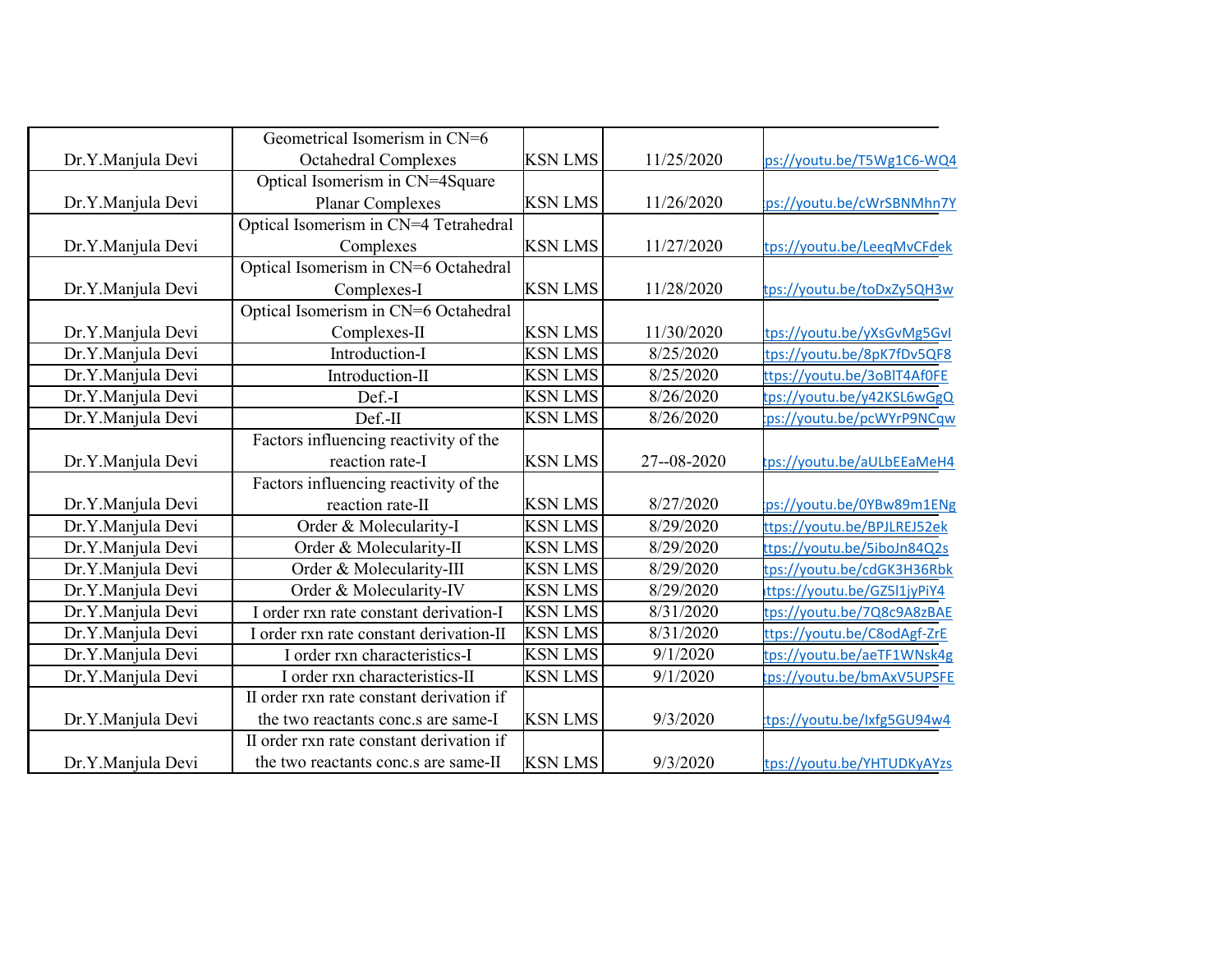|                   | II order rxn rate constant derivation if       |                |            |                              |
|-------------------|------------------------------------------------|----------------|------------|------------------------------|
| Dr.Y.Manjula Devi | the two reactants conc.s differ-I              | <b>KSN LMS</b> | 9/4/2020   | ttps://youtu.be/xkU8PlZTfLM  |
|                   | II order rxn rate constant derivation if       |                |            |                              |
| Dr.Y.Manjula Devi | the two reactants conc.s differ-II             | <b>KSN LMS</b> | 9/4/2020   | ps://youtu.be/t8QoPWnnCml    |
|                   | II order rxn rate constant derivation if       |                |            |                              |
| Dr.Y.Manjula Devi | the two reactants conc.s differ-III            | <b>KSN LMS</b> | 9/4/2020   | tps://youtu.be/EwXf MYz2-E   |
|                   | II order rxn rate constant derivation if       |                |            |                              |
| Dr.Y.Manjula Devi | the two reactants conc.s differ-IV             | <b>KSN LMS</b> | 9/4/2020   | tps://youtu.be/NY7roSN-Beg   |
| Dr.Y.Manjula Devi | II order rxn characteristics-I                 | <b>KSN LMS</b> | 9/5/2020   | ps://youtu.be/8TMpo05qhH8    |
|                   | Zero order rxn rate constant eqn               |                |            |                              |
| Dr.Y.Manjula Devi | derivation & characteristics                   | <b>KSN LMS</b> | 9/7/2020   | tps://youtu.be/1rmXDB7zkHg   |
|                   | Third order rxn rate constant eqn              |                |            |                              |
| Dr.Y.Manjula Devi | derivation-I                                   | <b>KSN LMS</b> | 9/8/2020   | tps://youtu.be/oWXVI rLDdo   |
|                   | Third order rxn rate constant eqn              |                |            |                              |
| Dr.Y.Manjula Devi | derivation-II                                  | <b>KSN LMS</b> | 9/8/2020   | tps://youtu.be/p8m-6GKfCOw   |
| Dr.Y.Manjula Devi | Order determination methods-I                  | <b>KSN LMS</b> | 9/9/2020   | tps://youtu.be/ HNVPf4Zad8   |
| Dr.Y.Manjula Devi | Order determination methods-II                 | <b>KSN LMS</b> | 9/9/2020   | ttps://youtu.be/P873S3zr20Y  |
| Dr.Y.Manjula Devi | Order determination methods-III                | <b>KSN LMS</b> | 9/10/2020  | ttps://youtu.be/LpBiA3gaKwl  |
| Dr.Y.Manjula Devi | Order determination methods-IV                 | <b>KSN LMS</b> | 9/10/2020  | tps://youtu.be/vwVzDWvZ0vs   |
| Dr.Y.Manjula Devi | Temperature effect on rate of a rxn-I          | <b>KSN LMS</b> | 9/11/2020  | ttps://youtu.be/pnP-7KY15Lo  |
| Dr.Y.Manjula Devi | Temperature effect on rate of a rxn-I          | <b>KSN LMS</b> | 9/11/2020  | ps://youtu.be/wmCDxZCdBCM    |
| Dr.Y.Manjula Devi | Introduction                                   | <b>KSN LMS</b> | 12/16/2020 | ttps://youtu.be/5yaUb85K0Ic  |
| Dr.Y.Manjula Devi | Open chain structure of D-Glucose              | <b>KSN LMS</b> | 12/19/2020 | ps://youtu.be/84H72Aum89E    |
| Dr.Y.Manjula Devi | Molecular Configuration of D-Glucose-I KSN LMS |                | 12/19/2020 | tps://youtu.be/GyntiloSyWQ   |
|                   | Molecular Configuration of D-Glucose-II        |                |            |                              |
| Dr.Y.Manjula Devi |                                                | <b>KSN LMS</b> | 12/22/2020 | tps://youtu.be/VYFdAjHlkO8   |
| Dr.Y.Manjula Devi | Cyclic Structure of D-Glucose                  | <b>KSN LMS</b> | 12/23/2020 | https://youtu.be/rjl1zjNaJVI |
| Dr.Y.Manjula Devi | Open Chain structure of D-Fructose             | <b>KSN LMS</b> | 12/24/2020 | ttps://youtu.be/gchSvjj2dAc  |
| Dr.Y.Manjula Devi | Molecular Configuration of D-Fructose          | <b>KSN LMS</b> | 12/28/2020 | tps://youtu.be/ISU 9U6mCgl   |
| Dr.Y.Manjula Devi | Conductometric titrations-I                    | <b>KSN LMS</b> | 10/12/2020 | tps://youtu.be/ts4RNI2phaw   |
| Dr.Y.Manjula Devi | Conductometric titrations-II                   | <b>KSN LMS</b> | 10/13/2020 | ttps://youtu.be/I7D d3jRsKA  |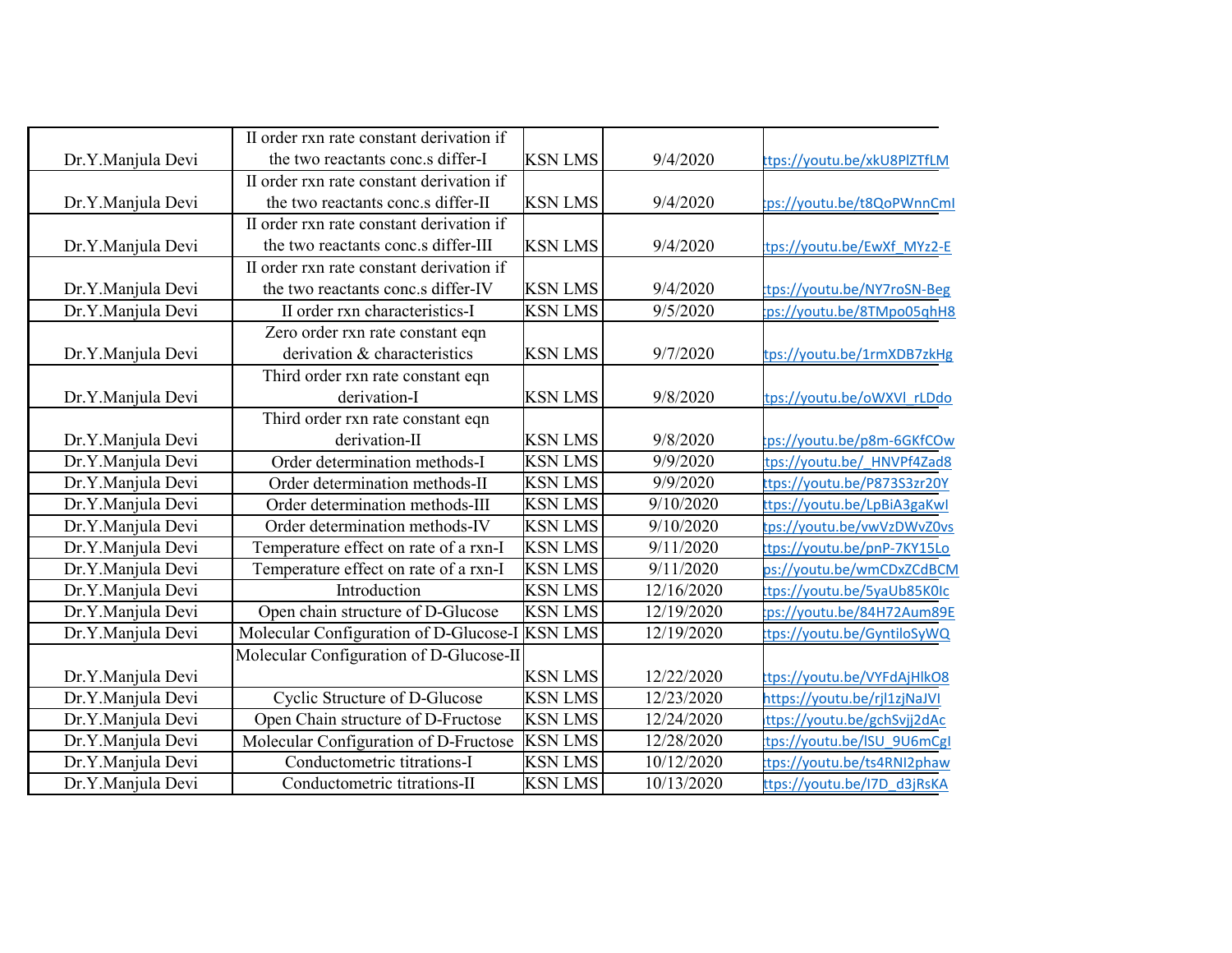| Dr.Y.Manjula Devi | Introduction-I                           | <b>KSN LMS</b> | 9/14/2020  | tps://youtu.be/QDT0TlUNpBU  |
|-------------------|------------------------------------------|----------------|------------|-----------------------------|
| Dr.Y.Manjula Devi | Introduction-II                          | <b>KSN</b> LMS | 9/14/2020  | tps://youtu.be/QDT0TlUNpBU  |
| Dr.Y.Manjula Devi | Alcohols prep. Methods-I                 | <b>KSN LMS</b> | 9/16/2020  | tps://youtu.be/aepMPInD4GI  |
| Dr.Y.Manjula Devi | Alcohols prep. Methods-II                | <b>KSN LMS</b> | 9/16/2020  | tps://youtu.be/5WaYqzEcn7E  |
| Dr.Y.Manjula Devi | Alcohols prep. Methods-III               | <b>KSN LMS</b> | 9/18/2020  | ps://youtu.be/jcvwWU2HbUA   |
| Dr.Y.Manjula Devi | Alcohols prep. Methods-IV                | <b>KSN LMS</b> | 9/18/2020  | tps://youtu.be/Y4DZ46Gfte4  |
| Dr.Y.Manjula Devi | Phenols prep.-I                          | <b>KSN LMS</b> | 9/21/2020  | ps://youtu.be/Q2u-DEhY2DM   |
| Dr.Y.Manjula Devi | Phenols prep-II                          | <b>KSN LMS</b> | 9/21/2020  | tps://youtu.be/oq KEN0i9D8  |
| Dr.Y.Manjula Devi | Phenols prep-III                         | <b>KSN LMS</b> | 9/23/2020  | tps://youtu.be/9h3y96-wA74  |
| Dr.Y.Manjula Devi | Phenols prep-IV                          | <b>KSN LMS</b> | 9/23/2020  | tps://youtu.be/x-NOXUEZyI4  |
| Dr.Y.Manjula Devi | Physical properties-I                    | <b>KSN LMS</b> | 9/30/2020  | tps://youtu.be/w9SbM6yB8cE  |
| Dr.Y.Manjula Devi | Physical properties-II                   | <b>KSN LMS</b> | 10/5/2020  | ttps://youtu.be/TZYDfJoFz9Y |
| Dr.Y.Manjula Devi | Oxidation rxn-I                          | <b>KSN LMS</b> | 10/7/2020  | tps://youtu.be/SGXGfLT-wsQ  |
| Dr.Y.Manjula Devi | Oxidation rxn-II                         | <b>KSN LMS</b> | 10/9/2020  | ttps://youtu.be/FCBv7E57Pcs |
| Dr.Y.Manjula Devi | Alcohols chemical prop.-I                | <b>KSN LMS</b> | 10/12/2020 | ttps://youtu.be/7ZrSrSXHFPc |
| Dr.Y.Manjula Devi | Alcohols chemical prop.-II               | <b>KSN LMS</b> | 10/12/2020 | ps://youtu.be/tm8N5_gQv3U   |
| Dr.Y.Manjula Devi | Alcohols chemical properties-III         | <b>KSN LMS</b> | 11/30/2020 | tps://youtu.be/cvdWInzDDns  |
| Dr.Y.Manjula Devi | Chemical reactivity of phenols-I         | <b>KSN LMS</b> | 12/1/2020  | tps://youtu.be/cvdWInzDDns  |
| Dr.Y.Manjula Devi | Chemical reactivity of phenols-II        | <b>KSN LMS</b> | 12/2/2020  | ps://youtu.be/DD2ChRm75s8   |
| Dr.Y.Manjula Devi | Chemical reactivity of phenols-III       | <b>KSN LMS</b> | 12/3/2020  | tps://youtu.be/KEE17ZaRZhY  |
| Dr.Y.Manjula Devi | Electrophilic substitution rxn of phenol | <b>KSN LMS</b> | 12/4/2020  | tps://youtu.be/QKyLmwat9c4  |
| Dr.Y.Manjula Devi | <b>Bromination of Phenol</b>             | <b>KSN LMS</b> | 12/5/2020  | ttps://youtu.be/LxgzASPpKr0 |
| Dr.Y.Manjula Devi | Kolbe reaction of phenol                 | <b>KSN LMS</b> | 12/10/2020 | ttps://youtu.be/Cxh79kv-t94 |
|                   | Reimer Tiemann & Azo Coupling            |                |            |                             |
| Dr.Y.Manjula Devi | reaction of Phenol                       | <b>KSN LMS</b> | 12/11/2020 | tps://youtu.be/EnPOC-cdGBM  |
|                   | Fries rearrangement reaction, test with  |                |            |                             |
| Dr.Y.Manjula Devi | neutral ferric chloride                  | <b>KSN LMS</b> | 12/14/2020 | tps://youtu.be/4RkHsgxoHNA  |
|                   | Pinacol-Pinacalone rearrangement         |                |            |                             |
| Dr.Y.Manjula Devi | reaction                                 | <b>KSN LMS</b> | 15-12-0202 | tps://youtu.be/eSGa7k9Qlp4  |
| P.Divya           | <b>Digital Electronics</b>               | <b>KSN LMS</b> | 8/20/2020  | ttps://youtu.be/jlinmOZ1v2I |
| P.Divya           | Communication                            | <b>KSN LMS</b> | 8/20/2020  | ps://youtu.be/59XAUQyF89M   |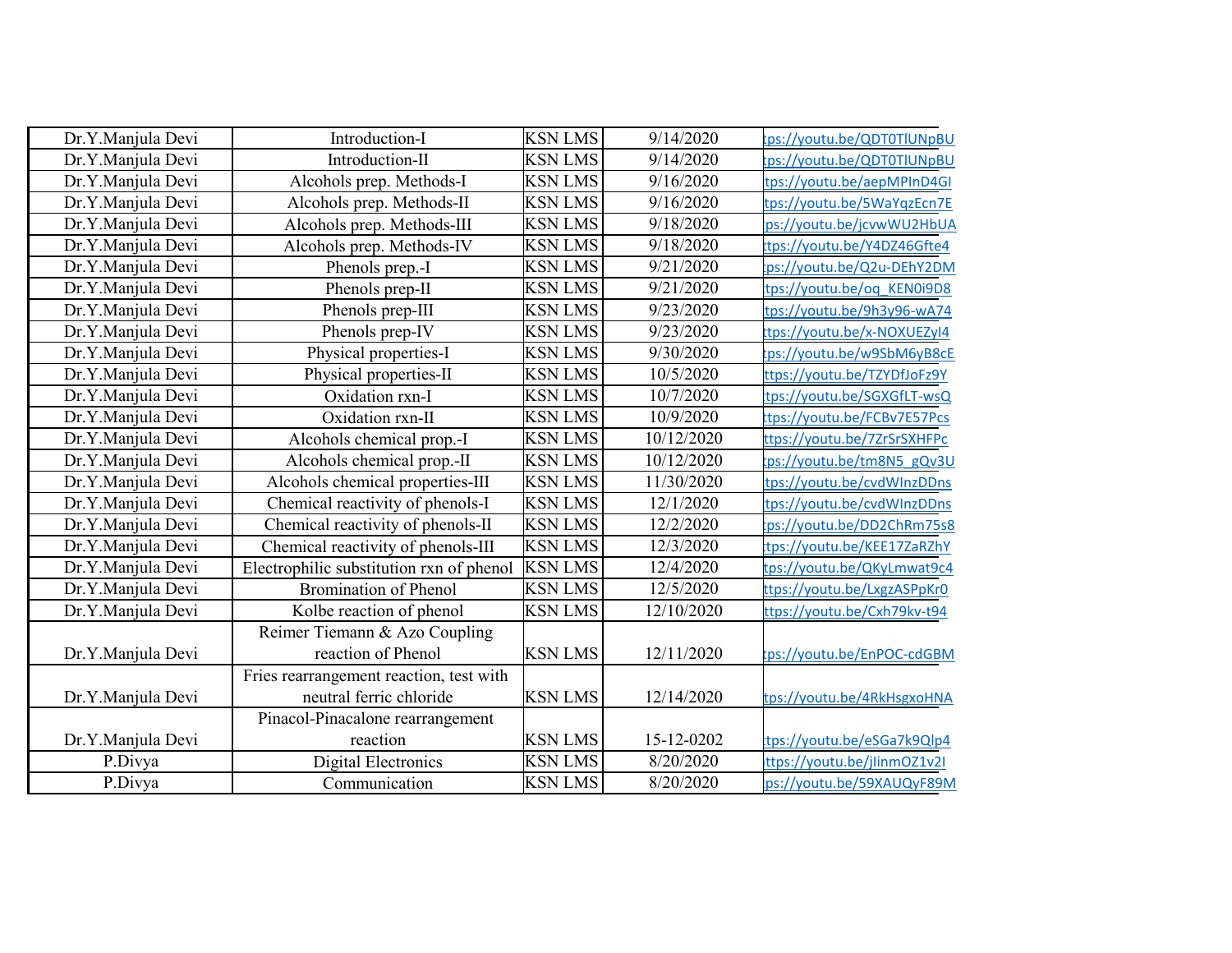| P.Divya       | Pin Daigram of 8085 Microprocessor   | <b>KSN LMS</b> | 9/18/2020  | ps://youtu.be/wAWmq8VqbE4                 |
|---------------|--------------------------------------|----------------|------------|-------------------------------------------|
|               | Architecture of 8085 Micro processor |                |            |                                           |
| P.Divya       | Part-1                               | <b>KSN LMS</b> | 9/21/2020  | ttps://youtu.be/GNBr0fxfs5g               |
| P.Divya       | 8085 Micro Processor Part-2          | <b>KSN LMS</b> | 9/22/2020  | tps://youtu.be/CzFTMsldXPM                |
|               | Addressing Modes of 8085             |                |            |                                           |
| P.Divya       | Microprocessor                       | <b>KSN LMS</b> | 9/22/2020  | ps://youtu.be/npquXdVgTNM                 |
| M.Radha       | Digging Poem                         | <b>KSN LMS</b> | 12/3/2020  | ttps <u>://youtu.be/f8g5nTc0F7s</u>       |
| M.Radha       | Once Upon A Time                     | <b>KSN LMS</b> | 12/16/2020 | ttps://youtu.be/UIdJmu4k3js               |
| M.Radha       | <b>Word Stress</b>                   | <b>KSN LMS</b> | 12/18/2020 | ps://youtu.be/NSMcJWl am0                 |
| M.Radha       | Word Stress-1                        | <b>KSN LMS</b> | 12/24/2020 | ps://youtu.be/pqqZPwTZP M                 |
| M.Radha       | Word Stress-2                        | <b>KSN LMS</b> | 12/24/2020 | ttps://youtu.be/icQ5C jJhks               |
| Anusha        | Database                             | <b>KSN LMS</b> | 11/21/2020 | ttps://youtu.be/fxivvi0-09M               |
| Anusha        | <b>JAVA Programming</b>              | <b>KSN LMS</b> | 11/12/2020 | tps://youtu.be/9 Nf5YqDIAE                |
| Anusha        | <b>JAVA Basics</b>                   | <b>KSN LMS</b> | 9/23/2020  | tps://youtu.be/QAF2Sb Rjos                |
| Anusha        | Analysis Model                       | <b>KSN LMS</b> | 11/19/2020 | tps://youtu.be/VJIXd3L0vEM                |
| Anusha        | <b>DBMS</b>                          | <b>KSN LMS</b> | 11/19/2020 | ps://youtu.be/OZvMxecMcTU                 |
| Anusha        | Process Model                        | <b>KSN LMS</b> | 9/26/2020  | tps://youtu.be/zllmpy6TCVk                |
| Anusha        | Project Scheduling                   | <b>KSN LMS</b> | 11/24/2020 | tps://youtu.be/py5TRjIH5YA                |
| J.Krishnaveni | Hindi saahitya ka itinaas part-1     | <b>KSN LMS</b> | 8/18/2020  | com/watch?v=dt65qoYuoMY&feature=youtu.be  |
| J.Krishnaveni | Hindi saahitya ka itinaas part-2     | <b>KSN LMS</b> | 8/19/2020  | .com/watch?v=4zEPb1QF aU&feature=youtu.be |
| J.Krishnaveni | Hindi saahitya ka itinaas part-3     | <b>KSN LMS</b> | 8/21/2020  | w.youtube.com/watch?v=6rTiRfqfZ7Q         |
| J.Krishnaveni | Kabeer ke dohe                       | <b>KSN LMS</b> | 8/28/2020  | p.gov.in/rusa/user/gselflearn/1086/275/0  |
| J.Krishnaveni | Reethikaal                           | <b>KSN LMS</b> | 8/28/2020  | ps://youtu.be/e-59 W9Uvn4                 |
| J.Krishnaveni | Bhakti kaal                          | <b>KSN LMS</b> | 8/31/2020  | utube.com/watch?v=FYcYFXSXmW8&t=501s      |
| J.Krishnaveni | Geethparosh                          | <b>KSN LMS</b> | 9/6/2020   | w.youtube.com/watch?v=-98PXUFc29k         |
| J.Krishnaveni | Matrubhoomi                          | <b>KSN LMS</b> | 12/1/2020  | ttps://youtu.be/Dt4dzevLf 4               |
| J.Krishnaveni | HIV AIDS Through CANVAS APP          | <b>KSN LMS</b> | 10/9/2020  | w.youtube.com/watch?v=bfabvV7KPNk         |
| M.VISHNUPRIYA | Introduction to ecology              | <b>KSN LMS</b> | 8/18/2020  | tps://youtu.be/sk6meD0UefY                |
| M.VISHNUPRIYA | <b>ENDOSPERM TYPES E.M</b>           | <b>KSN LMS</b> | 12/5/2020  | ap.gov.in/rusa/user/gselflearn/2865/154/0 |
| M.VISHNUPRIYA | <b>ENDOSPERM TPES T.M</b>            | <b>KSN LMS</b> | 12/6/2020  | ap.gov.in/rusa/user/gselflearn/2866/154/0 |
| M.VISHNUPRIYA | DEVELOPMENT OF ENDOSPERM E.M.        | <b>KSN LMS</b> | 12/7/2020  | ap.gov.in/rusa/user/gselflearn/2863/154/0 |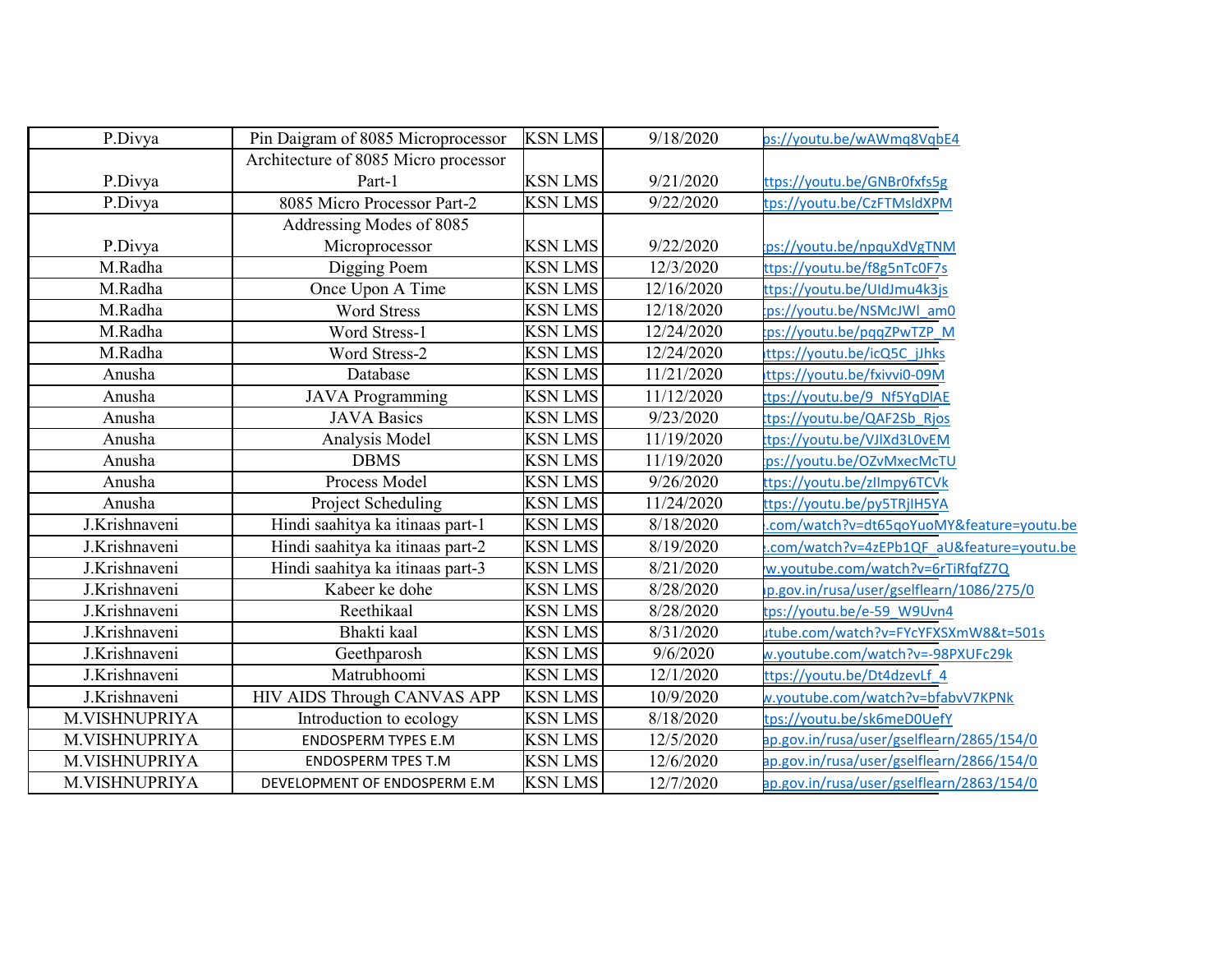| M.VISHNUPRIYA | DEVELOPMENT OF ENDOSPERM T.N                       | <b>KSN LMS</b> | 12/8/2020  | ap.gov.in/rusa/user/gselflearn/2864/154/0 |
|---------------|----------------------------------------------------|----------------|------------|-------------------------------------------|
| M.VISHNUPRIYA | <b>Brances of Ecology</b>                          | <b>KSN LMS</b> | 8/18/2020  | ttps://youtu.be/l-pLOjpxhuY               |
| M.VISHNUPRIYA | Branches of Ecology T.M                            | <b>KSN LMS</b> | 8/20/2020  | ttps://youtu.be/8l4nVDqla5l               |
| M.VISHNUPRIYA | Light Factor part 2                                | <b>KSN LMS</b> | 8/25/2020  | tps://youtu.be/ZazM6 kWj7c                |
| M.VISHNUPRIYA | <b>Effect of Light on Plants</b>                   | <b>KSN LMS</b> | 9/5/2020   | ttps://youtu.be/Y0HatA6gjS4               |
| T.Renuka Devi | Introduction of Groups Part-1                      | <b>KSN LMS</b> | 17-08-2020 | ps://youtu.be/4iq D-m59CM                 |
| T.Renuka Devi | Introduction of Groups Part-2                      | <b>KSN LMS</b> | 18-08-2020 | tps://youtu.be/R9n6z2TvvyU                |
| T.Renuka Devi | Examples of group                                  | <b>KSN LMS</b> | 19-08-2020 | tps://youtu.be/d 51BxFuq-0                |
| T.Renuka Devi | Problems on Groups Part-1                          | <b>KSN LMS</b> | 21-08-2020 | ttps://youtu.be/cz ktUZX0no               |
| T.Renuka Devi | Problems on Groups Part-2                          | <b>KSN LMS</b> | 7/9/2020   | tps://youtu.be/TuU aSjpEUA                |
| T.Renuka Devi | Problems on Groups Part-3                          | <b>KSN LMS</b> | 9/9/2020   | ps://youtu.be/nC9OcDhQxmc                 |
| T.Renuka Devi | Theorems on groups part-1                          | <b>KSN LMS</b> | 11/9/2020  | tps://youtu.be/kVqa4GQo0TY                |
| T.Renuka Devi | Cancellation laws in a group                       | <b>KSN LMS</b> | 21-09-2020 | tps://youtu.be/WjiocdSm3r0                |
| T.Renuka Devi | Theorems on groups part -2                         | <b>KSN LMS</b> | 23-09-2020 | ps://youtu.be/ Rm0HbdYaAY                 |
| T.Renuka Devi | nth roots of unity is a group                      | <b>KSN LMS</b> | 5/10/2020  | tps://youtu.be/vR5hTxMhJBY                |
| T.Renuka Devi | Theorems on abelian groups                         | <b>KSN LMS</b> | 7/10/2020  | ps://youtu.be/M5nGdswpkxw                 |
| T.Renuka Devi | Addition and multiplication modulo m               | <b>KSN LMS</b> | 16-11-2020 | ps://youtu.be/g6TawmKbmgU                 |
| T.Renuka Devi | Finite groups                                      | <b>KSN LMS</b> | 1/12/2020  | tps://youtu.be/AutGb0pk as                |
| T.Renuka Devi | , Boolean Ring and Cancellation laws PaKSN LMS     |                | 17-08-2020 | ttps://youtu.be/mnwELHVQSx4               |
| T.Renuka Devi | Boolean Ring and Cancellation laws PaKSN LMS       |                | 17-08-2020 | https://youtu.be/9rTTvc19cp4              |
| T.Renuka Devi | Problems on rings                                  | <b>KSN LMS</b> | 19-08-2020 | https://youtu.be/IscZBjwqTb0              |
| T.Renuka Devi | Zero Divisors Part - 1                             | <b>KSN LMS</b> | 21-08-2020 | tps://youtu.be/2W602ehmDhA                |
| T.Renuka Devi | Zero Divisors Part - 2                             | <b>KSN LMS</b> | 21-08-2020 | https://youtu.be/IN9kVV53ELA              |
| T.Renuka Devi | Theorems on fields -1                              | <b>KSN LMS</b> | 24-08-2020 | ttps://youtu.be/N8Ovgm7HeJA               |
| T.Renuka Devi | Theorems on fields -2                              | <b>KSN LMS</b> | 7/9/2020   | ittps://youtu.be/3oshVGkvnT4              |
| T.Renuka Devi | Problems on Fields                                 | <b>KSN LMS</b> | 9/9/2020   | https://youtu.be/Ok8JQ4fwJa0              |
| T.Renuka Devi | The Characteristic of a Ring                       | <b>KSN LMS</b> | 11/9/2020  | ttps://youtu.be/yQfbFmkxcFM               |
| T.Renuka Devi | Subrings                                           | <b>KSN LMS</b> | 21-09-2020 | https://youtu.be/A8s-1IzvMkw              |
| T.Renuka Devi | Ideals of a ring                                   | <b>KSN LMS</b> | 23-09-2020 | https://youtu.be/x6Wkf6VcLrg              |
| T.Renuka Devi | Theorems on Ideals                                 | <b>KSN LMS</b> | 5/10/2020  | ttps://youtu.be/hIYBQiWLMFc               |
| T.Renuka Devi | Inion and Linear sum of two ideals of a rinKSN LMS |                | 7/10/2020  | https://youtu.be/ rxO-LaLvV4              |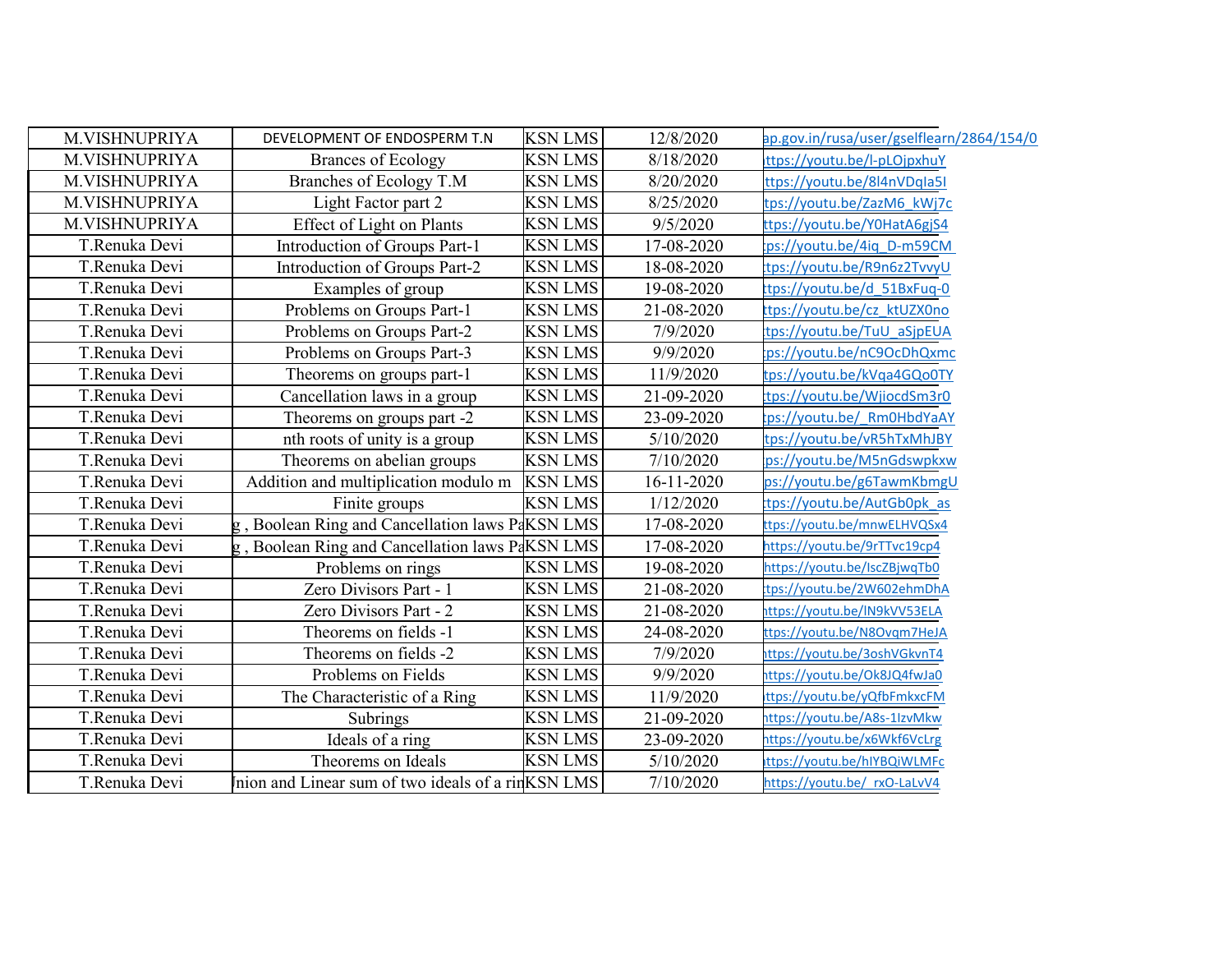| T.Renuka Devi    | Principal ideals                      | <b>KSN LMS</b> | 12/11/2020 | ttps://youtu.be/7EOtMDZqGlo             |
|------------------|---------------------------------------|----------------|------------|-----------------------------------------|
| T.Renuka Devi    | Quotient Ring                         | <b>KSN LMS</b> | 16-11-2020 | nttps://youtu.be/Lh2gGJnCed0            |
| C.Ravindra Reddy | Central Bank in developing Countries  | <b>KSN LMS</b> | 11/13/2020 | https://youtu.be/keECV8ze2<br><b>VC</b> |
|                  | Global Warming                        |                | 11/14/2020 | https://www.youtube.co                  |
|                  |                                       |                |            | m/watch?v=Y_DAhQyUNk                    |
| C.Ravindra Reddy |                                       | <b>KSN LMS</b> |            |                                         |
|                  | Soils in India                        |                | 11/16/2020 | https://www.youtube.co                  |
|                  |                                       |                |            | m/watch?v=i33bQc-oDuA                   |
| C.Ravindra Reddy |                                       | <b>KSN LMS</b> |            |                                         |
|                  | Crops in India                        |                | 11/17/2020 | https://www.youtube.co                  |
|                  |                                       |                |            | m/watch?v=EiK-                          |
| C.Ravindra Reddy |                                       | <b>KSN LMS</b> |            | Iv81wp0&t=7s                            |
|                  | Cash crops in India                   |                | 11/18/2020 | https://www.youtube.co                  |
|                  |                                       |                |            | m/watch?v=uyhQZvh1KSA                   |
| C.Ravindra Reddy |                                       | <b>KSN LMS</b> |            | $&t=4s$                                 |
|                  | Plantation and horticulture crops     |                | 11/19/2020 | https://www.youtube.co                  |
|                  |                                       |                |            | m/watch?v=HeWJoy61bF                    |
| C.Ravindra Reddy |                                       | <b>KSN LMS</b> |            | <b>M&amp;t=38s</b>                      |
|                  | Importance of agriculture in India    |                | 11/20/2020 | https://www.youtube.co                  |
|                  |                                       |                |            | m/watch?v=p40uHbTGf-                    |
| C.Ravindra Reddy |                                       | <b>KSN LMS</b> |            | 8&t=225s                                |
|                  | Types of Forests                      |                | 11/24/2020 | https://www.youtube.co                  |
|                  |                                       |                |            | m/watch?v=DkyFcNv F6A                   |
| C.Ravindra Reddy |                                       | <b>KSN LMS</b> |            | $&t=3s$                                 |
|                  | Status of Forests in India            |                | 11/25/2020 | https://www.youtube.co                  |
|                  |                                       |                |            | m/watch?v=ZXJxqz1ykEc&                  |
| C.Ravindra Reddy |                                       | <b>KSN LMS</b> |            | $t = 5s$                                |
|                  | Compensatory Afforestation Fund Bill- |                | 11/26/2020 | https://www.youtube.co                  |
|                  | 2015.                                 |                |            | m/watch?v=AgCXDFNZ q                    |
| C.Ravindra Reddy |                                       | <b>KSN LMS</b> |            | $48t = 2s$                              |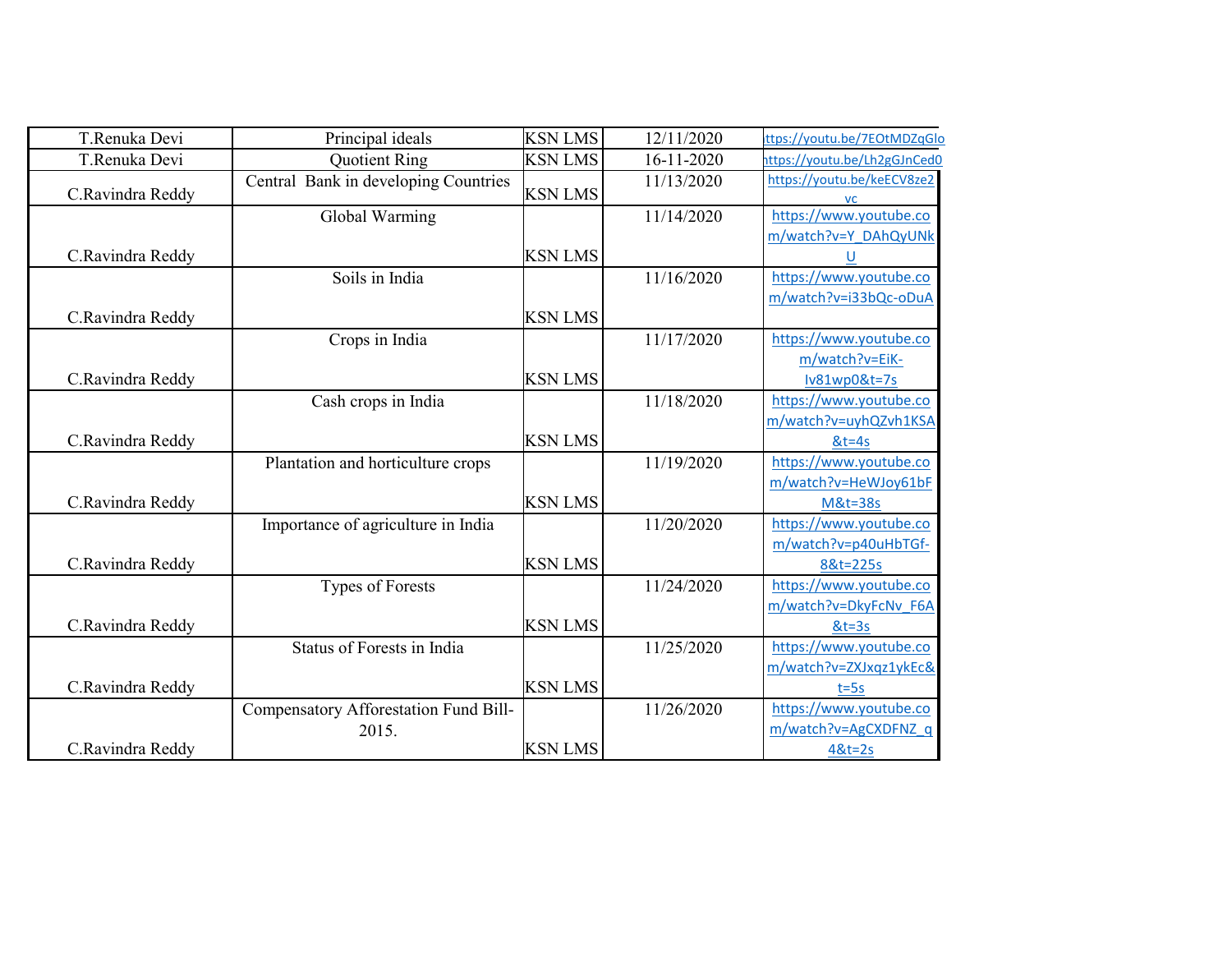|                  | Forest Rights Act-2006                          |                | 11/27/2020 | https://www.youtube.co               |  |
|------------------|-------------------------------------------------|----------------|------------|--------------------------------------|--|
|                  |                                                 |                |            | m/watch?v=g8uSVQOvtLY                |  |
| C.Ravindra Reddy |                                                 | <b>KSN LMS</b> |            |                                      |  |
|                  | Co-operative Banks                              |                | 12/4/2020  | https://www.youtube.co               |  |
|                  |                                                 |                |            | m/watch?v=5R4ppb4q5PE                |  |
| C.Ravindra Reddy |                                                 | <b>KSN LMS</b> |            | $&t=18s$                             |  |
|                  | Importance of Co Operative Banks                |                | 12/7/2020  | https://www.youtube.co               |  |
|                  |                                                 |                |            | m/watch?v=VGP7HeSXze                 |  |
| C.Ravindra Reddy |                                                 | <b>KSN LMS</b> |            | $M&t=3s$                             |  |
|                  | Weakness of Co Operative Banks                  |                | 12/8/2020  | https://www.youtube.co               |  |
|                  |                                                 |                |            | m/watch?v=5nd4ebtAj4Y                |  |
| C.Ravindra Reddy |                                                 | <b>KSN LMS</b> |            | &t=71s                               |  |
|                  | Minerals                                        |                | 12/15/2020 | https://www.youtube.co               |  |
|                  |                                                 |                |            | m/watch?v=dFVAarbgaVw                |  |
| C.Ravindra Reddy |                                                 | <b>KSN LMS</b> |            | $&t=7s$                              |  |
|                  | Manganese, Mica, Bauxite                        |                | 12/19/2020 | https://www.youtube.co               |  |
|                  |                                                 |                |            | m/watch?v=kDVQp42KcQ                 |  |
| C.Ravindra Reddy |                                                 | <b>KSN LMS</b> |            | $48t = 4s$                           |  |
| S. Pavani        | Stern Gerlach Experiment in English             | <b>KSN LMS</b> | 25-8-2020  | v.youtube.com/watch?v=xwmGObt34J4    |  |
| S. Pavani        | tern Gerlach Experiment (Telugu Version KSN LMS |                | 25-8-2020  | v.youtube.com/watch?v=QRfB1gcHuPo    |  |
| S. Pavani        | ern Gerlach Experiment - Theory in EngliKSN LMS |                | 27-8-2020  | v.youtube.com/watch?v=AAEGedIBpWY    |  |
| S. Pavani        | Raman Effect TM                                 | <b>KSN LMS</b> | 15-9-2020  | voutube.com/watch?v=uD 9kiMdkTA      |  |
| S. Pavani        | Raman Effect Part - 2                           | <b>KSN LMS</b> | 15-9-2020  | butube.com/watch?v=oCDoAPQcE9c&t=1s  |  |
| S. Pavani        | Properties of Nucleus in English                | <b>KSN LMS</b> | 15-9-2020  | .youtube.com/watch?v=ET7AUePW3CY     |  |
| S. Pavani        | Nuclear Forces Part - 1                         | <b>KSN LMS</b> | 15-9-2020  | w.youtube.com/watch?v=zfJCTdqbPxo    |  |
| S. Pavani        | Binding Energy in English                       | <b>KSN LMS</b> | 17-9-2020  | w.youtube.com/watch?v=5ygF4v4ngU0    |  |
| S. Pavani        | Nuclear Forces                                  | <b>KSN LMS</b> | 17-9-2020  | w.youtube.com/watch?v=13u1-IPI1ZA    |  |
| S. Pavani        | Liquid Drop Model part -1 in Telugu             | <b>KSN LMS</b> | 19-9-2020  | voutube.com/watch?v=XGLfWkjf6GI&t=1s |  |
| S. Pavani        | Liquid Drop Model part -1 in English            | <b>KSN LMS</b> | 19-9-2020  | v.youtube.com/watch?v=onpPnppGWZI    |  |
| S. Pavani        | Newton's Rings in English part - 1              | <b>KSN LMS</b> | 19-9-2020  | v.youtube.com/watch?v=eTSGwr6KBeg    |  |
| S. Pavani        | Newton's Rings in English part - 2              | <b>KSN LMS</b> | 19-9-2020  | w.youtube.com/watch?v=vhKru bJf14    |  |
| S. Pavani        | Newton's Rings in Telugu part - 1               | <b>KSN LMS</b> | 19-9-2020  | .youtube.com/watch?v= M60XKRwBwA     |  |
|                  |                                                 |                |            |                                      |  |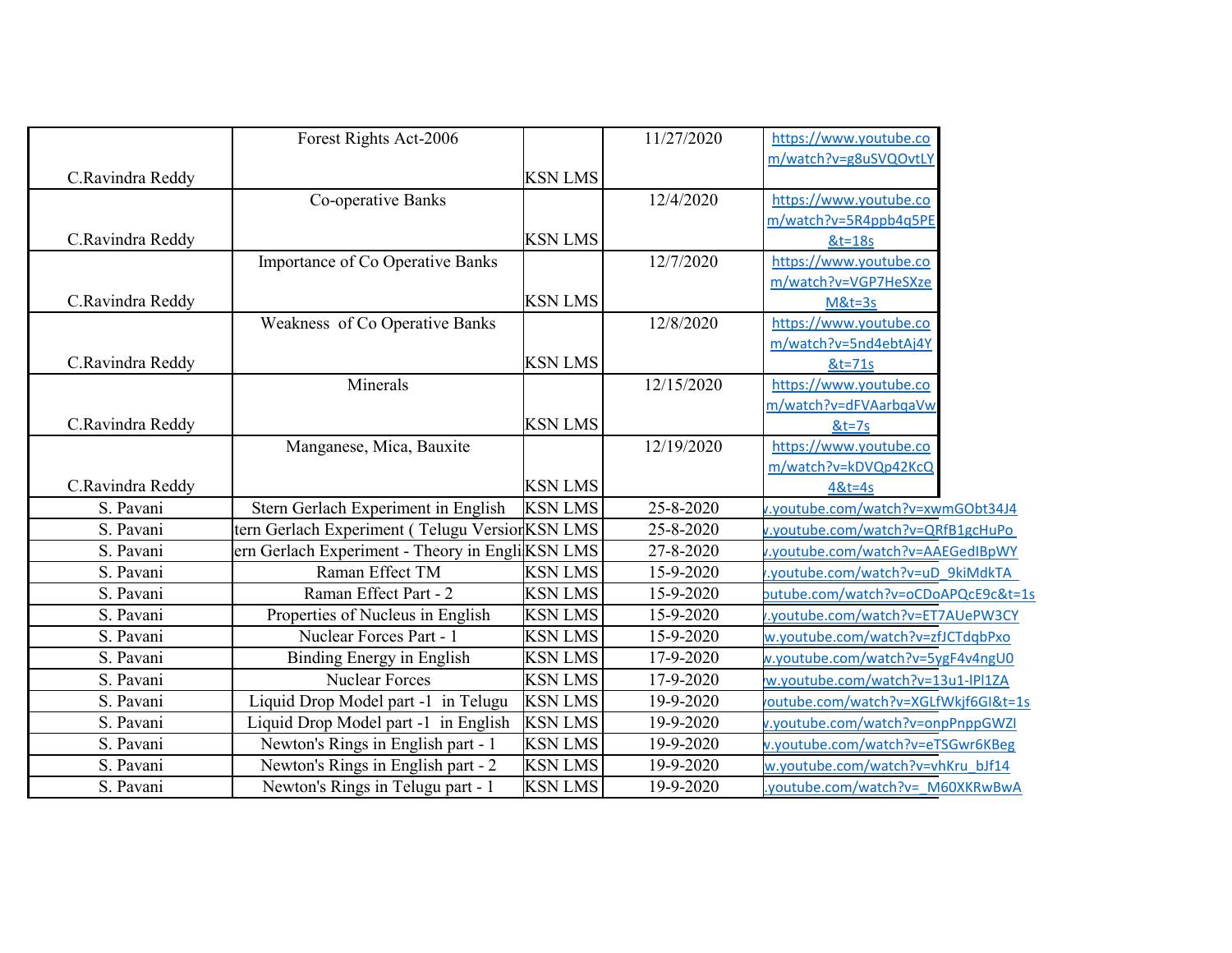| S. Pavani               | Semi Empirical Mass Formula in Telugu KSN LMS  |                | 22-9-2020  | w.youtube.com/watch?v=vW CBpslu-g |  |
|-------------------------|------------------------------------------------|----------------|------------|-----------------------------------|--|
| S. Pavani               | Semi Empirical Mass Formula in English KSN LMS |                | 22-9-2020  | v.youtube.com/watch?v=CVnsRQtdxwc |  |
| S. Pavani               | Shell Model in Telugu Version                  | <b>KSN LMS</b> | 24-8-2020  | v.youtube.com/watch?v=OXQAjF4AZjY |  |
| S. Pavani               | Shell Model in English Version                 | <b>KSN LMS</b> | 24-8-2020  | .youtube.com/watch?v=sOG67qVMEK4  |  |
| S. Pavani               | <b>Crystal Structure</b>                       | <b>KSN LMS</b> | 29-9-2020  | w.youtube.com/watch?v=da-ENi yRpY |  |
| S. Pavani               | Powder Diffraction Method in Telugu            | <b>KSN LMS</b> | 8/10/2020  | v.youtube.com/watch?v=YCuzBu33y5Q |  |
| S. Pavani               | Superconductivity in Telugu                    | <b>KSN LMS</b> | 25-11-2020 | v.youtube.com/watch?v=35mFINi23CM |  |
|                         | Wordpress                                      |                | 7/7/2020   | https://www.youtube.co            |  |
|                         |                                                |                |            | m/watch?v=XkAKrm08o4              |  |
| CM.Kishore Kumar        |                                                | <b>KSN LMS</b> |            |                                   |  |
|                         | <b>OOPs</b> Concpets                           |                | 8/19/2020  | https://www.youtube.co            |  |
|                         |                                                |                |            | m/watch?v=SjqcyMRWPT              |  |
| <b>CM.Kishore Kumar</b> |                                                | <b>KSN LMS</b> |            |                                   |  |
|                         | <b>Java Features</b>                           |                | 8/19/2020  | https://www.youtube.co            |  |
|                         |                                                |                |            | m/watch?v=6FHhQE3 uM              |  |
| CM.Kishore Kumar        |                                                | <b>KSN LMS</b> |            | o                                 |  |
|                         | File Processing and Data Processing            |                | 8/20/2020  | https://www.youtube.co            |  |
|                         | System                                         |                |            | m/watch?v=CN5igowhOO              |  |
| <b>CM.Kishore Kumar</b> |                                                | <b>KSN LMS</b> |            |                                   |  |
|                         | Structure of Java Program                      |                | 8/26/2020  | https://www.youtube.co            |  |
|                         |                                                |                |            | m/watch?v=W28Qn8vykX              |  |
| CM.Kishore Kumar        |                                                | <b>KSN LMS</b> |            | U                                 |  |
|                         | Three Schema Architecture                      |                | 8/26/2020  | https://www.youtube.co            |  |
|                         |                                                |                |            | m/watch?v=e1Zy6cDWHR              |  |
| <b>CM.Kishore Kumar</b> |                                                | <b>KSN LMS</b> |            | W                                 |  |
|                         | Tokens in Java                                 |                | 8/27/2020  | https://www.youtube.co            |  |
|                         |                                                |                |            | m/watch?v=pZSRt-0d4m4             |  |
| <b>CM.Kishore Kumar</b> |                                                | <b>KSN LMS</b> |            |                                   |  |
|                         | Software Engineering Paradigm                  |                | 8/29/2020  | https://www.youtube.co            |  |
|                         |                                                |                |            | m/watch?v=PD4WVz4a3P              |  |
| <b>CM.Kishore Kumar</b> |                                                | <b>KSN LMS</b> |            | W                                 |  |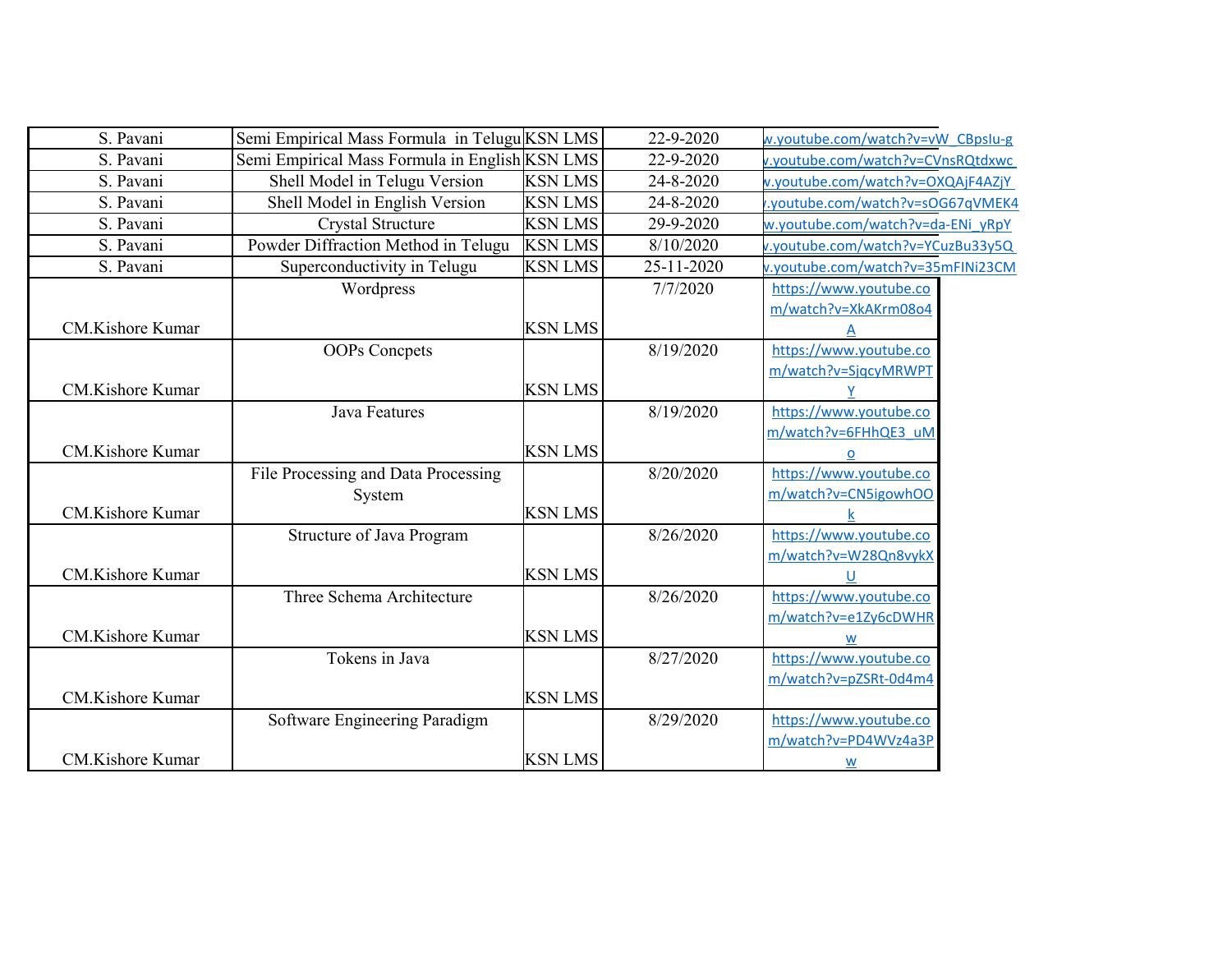|                         | <b>SDLC</b>                        |                | 8/29/2020  | https://www.youtube.co       |
|-------------------------|------------------------------------|----------------|------------|------------------------------|
|                         |                                    |                |            | m/watch?v=wFNK5T58I4A        |
| CM.Kishore Kumar        |                                    | <b>KSN LMS</b> |            |                              |
|                         | Java variables and Sample Programs |                | 8/29/2020  | https://www.youtube.co       |
|                         |                                    |                |            | m/watch?v=X1lSjy38dkk        |
| CM.Kishore Kumar        |                                    | <b>KSN LMS</b> |            |                              |
|                         | <b>DBMS</b> Users                  |                | 8/31/2020  | https://www.youtube.co       |
|                         |                                    |                |            | m/watch?v=-SkeIEpe1sg        |
| CM.Kishore Kumar        |                                    | <b>KSN LMS</b> |            |                              |
|                         | Java Operators and Type Conversion |                | 9/4/2020   | https://www.youtube.co       |
|                         |                                    |                |            | m/watch?v=pMMJG2s5f-s        |
| CM.Kishore Kumar        |                                    | <b>KSN LMS</b> |            |                              |
|                         | <b>DBMS</b> Structure              |                | 9/4/2020   | https://www.youtube.co       |
|                         |                                    |                |            | m/watch?v=NHofNex8uro        |
| CM.Kishore Kumar        |                                    | <b>KSN LMS</b> |            |                              |
|                         | Data Models                        |                | 9/5/2020   | https://www.youtube.co       |
|                         |                                    |                |            | m/watch?v=A7mU9yTxVr         |
| CM.Kishore Kumar        |                                    | <b>KSN LMS</b> |            | W                            |
|                         | ER-Model                           |                | 9/8/2020   | https://www.youtube.co       |
|                         |                                    |                |            | m/watch?v=u9UpqKaoVH         |
| <b>CM.Kishore Kumar</b> |                                    | <b>KSN LMS</b> |            | 8                            |
|                         | UNITARY FEATURES OF INDIAN         |                | 10/5/2020  |                              |
| R. RAGHURAMA MURTH      | <b>CONSTITUTION</b>                | <b>KSN LMS</b> |            | tps://youtu.be/NSP_IvkwU3Q   |
| R. RAGHURAMA MURTH      | UNITARY FEATURES OF INDIA          | <b>KSN LMS</b> | 9/25/2020  | ittps://youtu.be/GigzjD-faY8 |
|                         | <b>EXPLORED INDIAN</b>             |                | 10/18/2020 |                              |
|                         | <b>CONSTITUTION</b>                | <b>KSN LMS</b> |            |                              |
| R. RAGHURAMA MURTH      |                                    |                |            | tps://youtu.be/1DUldw0bZ9I   |
| R. RAGHURAMA MURTH      | <b>INDIAN POLITICAL THOUGHT</b>    | <b>KSN LMS</b> | 10/18/2020 | ttps://youtu.be/3JhgFPL YGo  |
|                         | PANDITHA RAMA BAI- GENDER          |                | 11/28/2020 |                              |
| R. RAGHURAMA MURTH      | <b>DESCRIMINATION</b>              | <b>KSN LMS</b> |            | tps://youtu.be/3JhgFPL YGo   |
| R. RAGHURAMA MURTH      | FUNDAMENTAL RIGHTS                 | <b>KSN LMS</b> | 9/11/2020  | ttps://youtu.be/27-199iyhRk  |
|                         | UNITARY FEATURES OF INDIAN         |                | 12/3/2020  |                              |
| R. RAGHURAMA MURTH      | <b>CONSTITUTION</b>                | <b>KSN LMS</b> |            | tps://youtu.be/LawY58-GcC8   |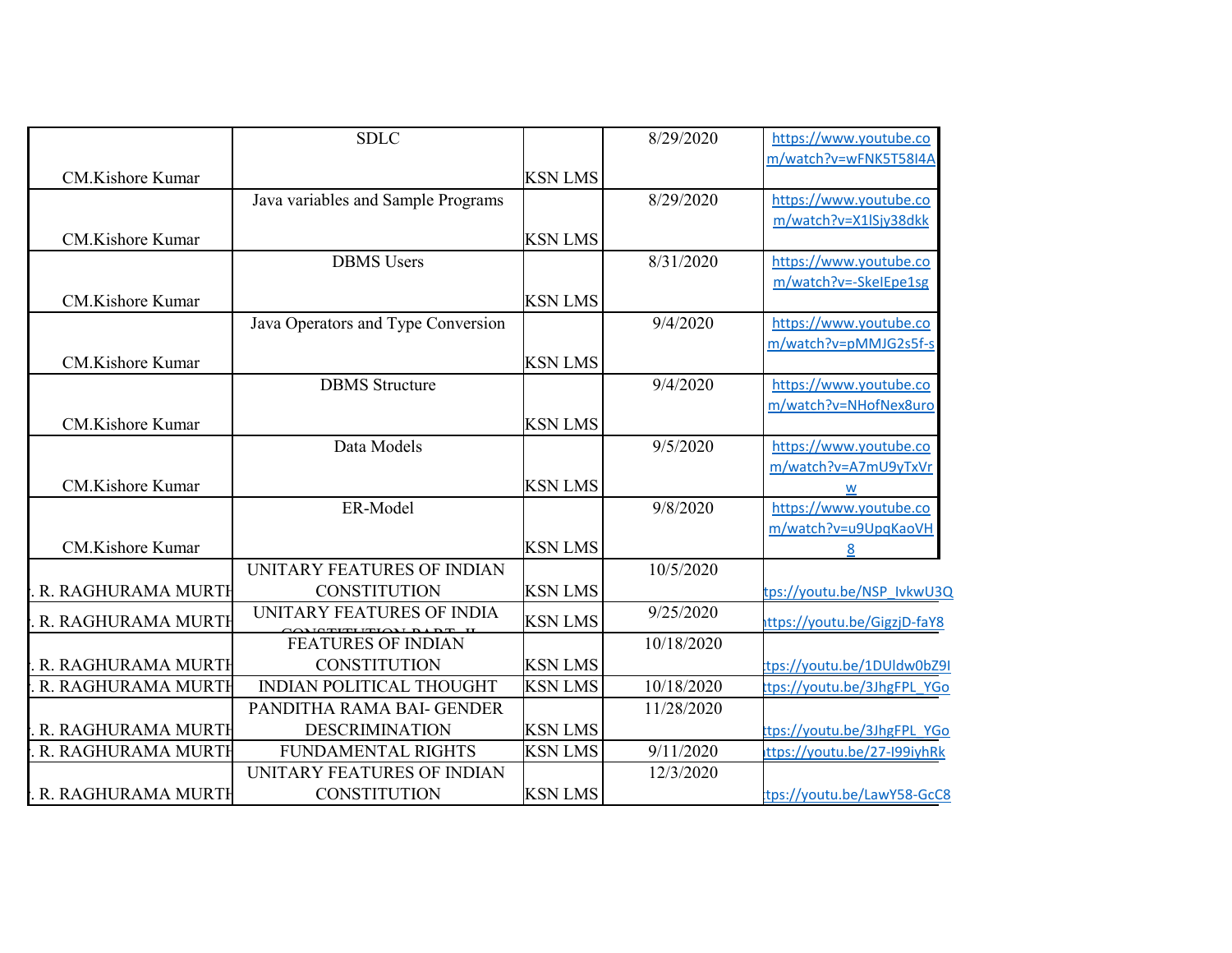|                      | <b>VALUES OF INDIAN</b>              |                | 12/7/2020  |                                         |
|----------------------|--------------------------------------|----------------|------------|-----------------------------------------|
| R. RAGHURAMA MURTH   | <b>CONSTITUTION</b>                  | <b>KSN LMS</b> |            | tps://youtu.be/4RF9R4XaqKs              |
|                      | AMBEDKER CASTE SYSTEM IN             |                | 11/19/2020 |                                         |
| R. RAGHURAMA MURTH   | <b>INDIA</b>                         | <b>KSN LMS</b> |            | tps://youtu.be/4RF9R4XaqKs              |
|                      | vamanavataram                        |                | 9/5/2020   | https://youtu.be/UPBeIEV                |
| B. Hemamalini        |                                      | <b>KSN LMS</b> |            | mkiA                                    |
|                      | Vamanavataram Part 2                 |                | 9/9/2020   | https://youtu.be/UPBeIEV                |
| <b>B.</b> Hemamalini |                                      | <b>KSN LMS</b> |            | mkiA                                    |
| B. Hemamalini        | Vamanavataram Part 3                 | <b>KSN LMS</b> | 9/11/2020  | ube.com/watch?v=fi32F7cU6BM&authuser=0  |
| B. Hemamalini        | Vamanavataram Part 4                 | <b>KSN LMS</b> | 9/14/2020  | tube.com/watch?v=lfZGgjtCi2A&authuser=0 |
|                      | SaalivahanaVijayam Part 1            |                | 9/16/2020  | https://www.youtube.co                  |
|                      |                                      |                |            | m/watch?v=VNHUE-                        |
| B. Hemamalini        |                                      | <b>KSN LMS</b> |            | jkD U&authuser=0                        |
|                      | Saalivahana Vijayam Part 2           |                | 9/18/2020  | https://www.youtube.co                  |
|                      |                                      |                |            | m/watch?v=E6smDUU4e1                    |
| B. Hemamalini        |                                      | <b>KSN LMS</b> |            | Y&authuser=0                            |
|                      | SaalivahanaVijayam Part 3            |                | 9/28/2020  | https://youtu.be/uOZW3N                 |
| B. Hemamalini        |                                      | <b>KSN LMS</b> |            | 3ICm0                                   |
|                      | Saalivahana Vijayam Part 4           |                | 9/30/2020  | https://youtu.be/uOZW3N                 |
| B. Hemamalini        |                                      | <b>KSN LMS</b> |            | 3ICm <sub>0</sub>                       |
| B. Hemamalini        | SaalivahanaVijayam Part 5            | <b>KSN LMS</b> | 10/6/2020  | tps://youtu.be/ZGwEkvYuwkE              |
| B. Hemamalini        | HarijanaSatakam Part 1               | <b>KSN LMS</b> | 10/7/2020  | tps://youtu.be/Pr6Kd64YMn8              |
|                      |                                      |                |            | https://www.youtube.co                  |
|                      |                                      |                |            | m/watch?v=bS6GFZkHtzw                   |
| K.Vanaja             | Respiratory system of Scoliodon (TM) | <b>KSN LMS</b> | 4/16/2020  | $&t=20s$                                |
|                      |                                      |                |            | https://www.youtube.co                  |
|                      | Structure of Brain in Scoliodon ™    | <b>KSN LMS</b> | 4/18/2020  | m/watch?v=hVsK GKlNpo                   |
| K.Vanaja             |                                      |                |            |                                         |
|                      |                                      |                | 4/19/2020  | https://www.youtube.co                  |
| K.Vanaja             | Structure of Brain in Scoliodon (EM) | <b>KSN LMS</b> |            | m/watch?v=fkFQWydNfBk                   |
|                      |                                      |                |            |                                         |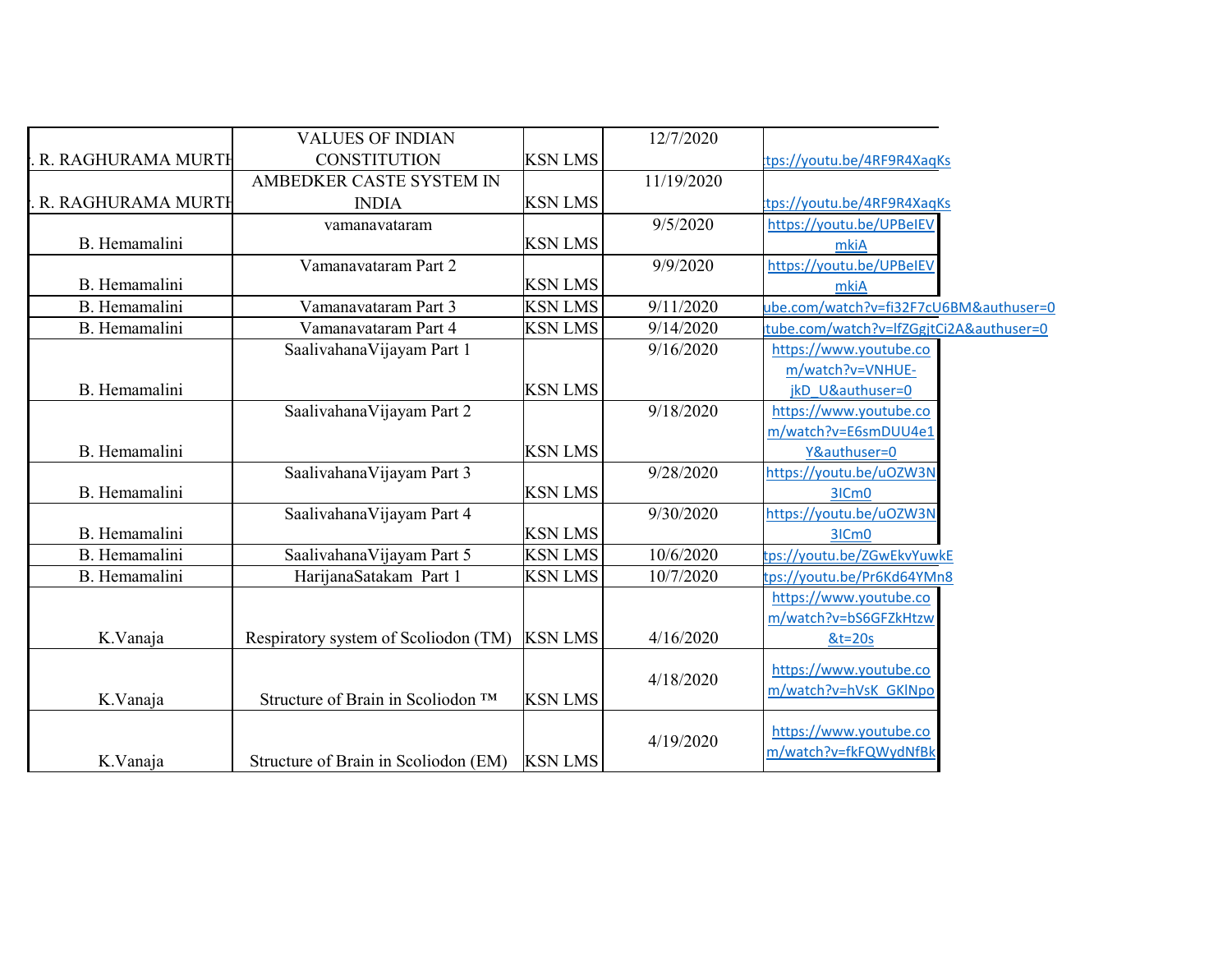| K.Vanaja | Scales in Fish (TM)                                                   | <b>KSN LMS</b> | 4/26/2020 | https://www.youtube.co<br>m/watch?v=K8No6NhWU<br>4A         |
|----------|-----------------------------------------------------------------------|----------------|-----------|-------------------------------------------------------------|
| K.Vanaja | Scales in Fish (EM)                                                   | <b>KSN LMS</b> | 5/24/2020 | https://www.youtube.co<br>m/watch?v=XHicK6ebBDw<br>$&t=17s$ |
| K.Vanaja | Structure of Heart in Scoliodon(EM)                                   | <b>KSN LMS</b> | 6/2/2020  | https://www.youtube.co<br>m/watch?v=o-<br>mcVML3vgM&t=12s   |
| K.Vanaja | General Characters of Urochordata and<br>Classification <sup>TM</sup> | <b>KSN LMS</b> | 7/7/2020  | https://www.youtube.co<br>m/watch?v=5RiOK-<br>dbHFA&t=83s   |
| K.Vanaja | Introduction to Cloning Vectors                                       | <b>KSN LMS</b> | 8/17/2020 | https://www.youtube.co<br>m/watch?v=nZQSL9A95jg<br>$&t=4s$  |
| K.Vanaja | Introduction to Cell Bioldogy                                         | <b>KSN LMS</b> | 8/18/2020 | https://www.youtube.co<br>m/watch?v=TSp508UGF68<br>&t=550s  |
| K.Vanaja | Cloning Vectors - 1                                                   | <b>KSN LMS</b> | 8/24/2020 | https://www.youtube.co<br>m/watch?v=em5OA7qfnyl<br>$&t=1s$  |
| K.Vanaja | Ultrastructure of Animal cell part-I                                  | <b>KSN LMS</b> | 8/24/2020 | https://www.youtube.co<br>m/watch?v=DGCi2kAftY0<br>&t=19s   |
| K.Vanaja | Introduction to Poultry                                               | <b>KSN LMS</b> | 8/25/2020 | https://www.youtube.co<br>m/watch?v=kwzgESMF4tY<br>$8t=7s$  |
| K.Vanaja | Ultrastructure of Animal cell part-II                                 | <b>KSN LMS</b> | 8/27/2020 | https://www.youtube.co<br>m/watch?v=SXQalmllqVU             |
| K.Vanaja | <b>Types of Cloning Vectors</b>                                       | <b>KSN LMS</b> | 8/28/2020 | https://www.youtube.co<br>m/watch?v=t0nejRzcjVs             |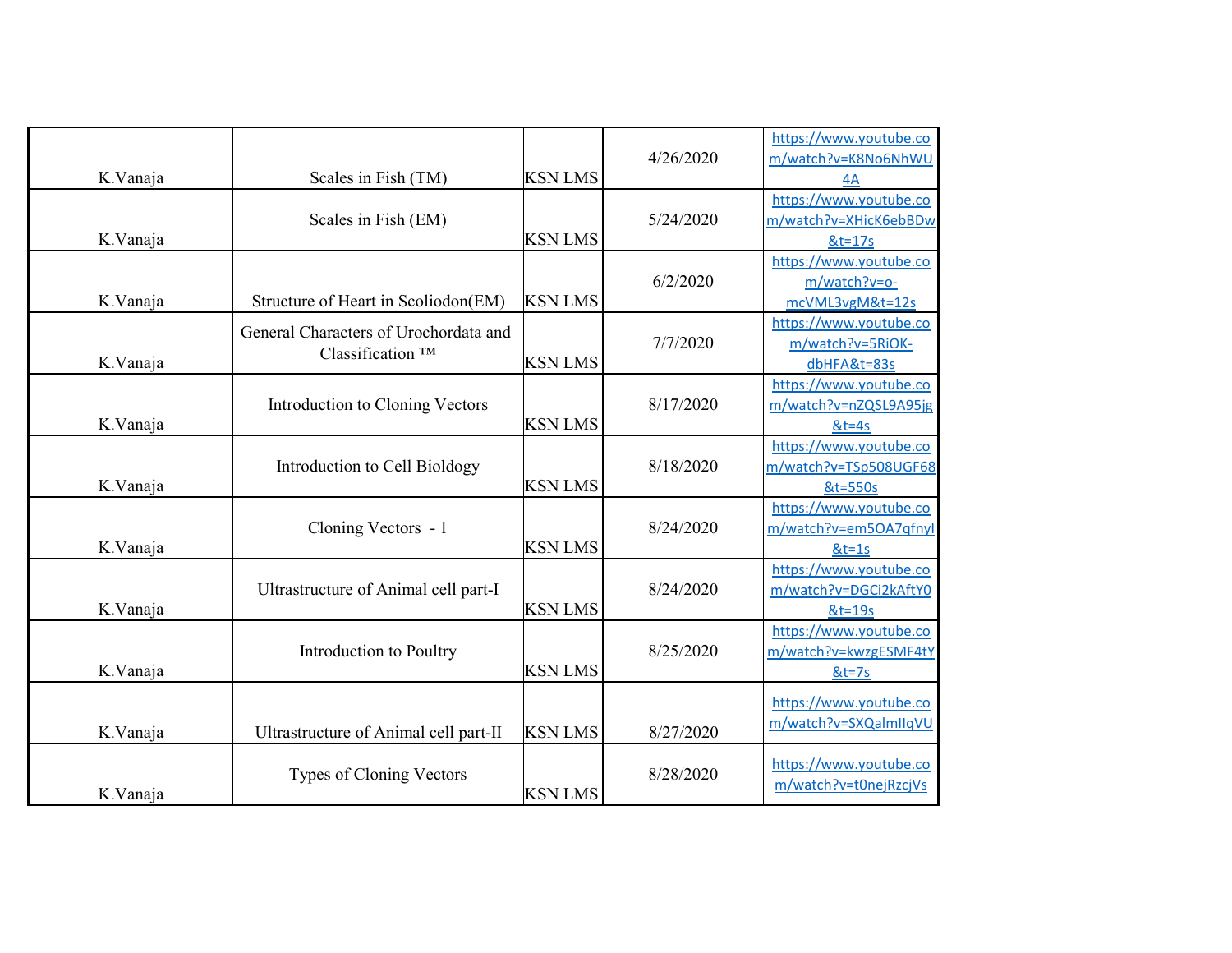| K.Vanaja | Plasmid Vectors -I                      | <b>KSN LMS</b> | 8/31/2020 | https://www.youtube.co<br>m/watch?v=iFV7xTsEgXw<br>$&t=5s$     |
|----------|-----------------------------------------|----------------|-----------|----------------------------------------------------------------|
| K.Vanaja | Endoplasmic Reticulum                   | <b>KSN LMS</b> | 9/1/2020  | https://www.youtube.co<br>m/watch?v=OxUG9pA-<br>fOM&t=5s       |
| K.Vanaja | Golgi Complex                           | <b>KSN LMS</b> | 9/4/2020  | https://www.youtube.co<br>m/watch?v=PrUW5YgPEO<br>8&t=1104s    |
| K.Vanaja | <b>Indian Poultry Breeds</b>            | <b>KSN LMS</b> | 9/4/2020  | https://www.youtube.co<br>m/watch?v=rEvI4GW7kPc<br>&t=13s      |
| K.Vanaja | Recombinant DNA Technology              | <b>KSN LMS</b> | 9/11/2020 | https://www.youtube.co<br>m/watch?v=w8Liz-d-CoQ                |
| K.Vanaja | Southern Blotting                       | <b>KSN LMS</b> | 9/16/2020 | https://www.youtube.co<br>m/watch?v=sVuuBE8A1H0<br>&t=78s      |
| K.Vanaja | Structure and Functions of Mitochondria | <b>KSN LMS</b> | 9/16/2020 | https://www.youtube.co<br>m/watch?v=J7TVMNyqyO<br>S            |
| K.Vanaja | Northern Blotting                       | <b>KSN LMS</b> | 9/18/2020 | https://www.youtube.co<br>m/watch?v=J8u9EiE1-<br>$hY&t=21s$    |
| K.Vanaja | Viral diseases in Poultry               | <b>KSN LMS</b> | 9/19/2020 | https://www.youtube.co<br>m/watch?v=go6jlW-<br>m2NM&t=81s      |
| K.Vanaja | <b>Western Blotting</b>                 | <b>KSN LMS</b> | 9/21/2020 | https://www.youtube.co<br>m/watch?v=V PQtig0JP8<br>$8t = 515s$ |
| K.Vanaja | Bacterial Diseases in Poultry           | <b>KSN LMS</b> | 9/24/2020 | https://www.youtube.co<br>m/watch?v=YTdLhP03FXg<br>&t=210s     |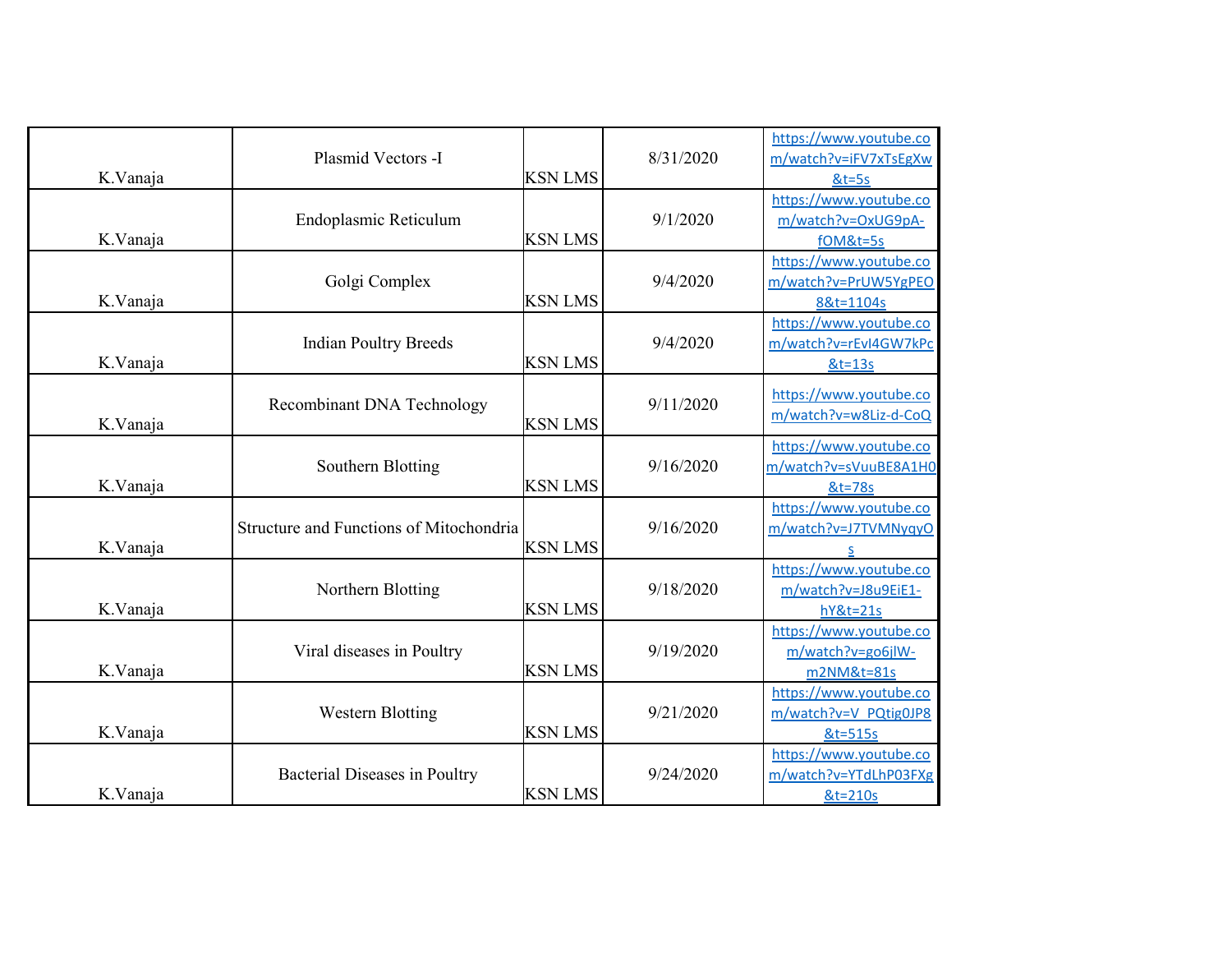| K.Vanaja        | Fungal and Parasitic Diseases in Poultry | <b>KSN LMS</b> | 9/29/2020  | https://www.youtube.co<br>m/watch?v=McltyX 3DOo<br>&t=1255s   |
|-----------------|------------------------------------------|----------------|------------|---------------------------------------------------------------|
| K.Vanaja        | Systems of Poultry farming               | <b>KSN LMS</b> | 10/3/2020  | https://www.youtube.co<br>m/watch?v=Pv0EDh J29s<br>$8t = 27s$ |
| K.Vanaja        | Deep Litter and Cage System              | <b>KSN LMS</b> | 10/6/2020  | https://www.youtube.co<br>m/watch?v=5yu5QnGf-l4               |
| K.Vanaja        | Exotic Breeds in Poultry Part-1          | <b>KSN LMS</b> | 10/10/2020 | https://www.youtube.co<br>m/watch?v=mTeJ_rbiA0Y<br>&t=152s    |
| J.Bheemalingaih | Genetics - Linkage                       | <b>KSN LMS</b> | 10/5/2020  | https://youtu.be/NDKrp4L<br>yw3U                              |
| J.Bheemalingaih | Genetics - Crossing-Over                 | <b>KSN LMS</b> | 10/6/2020  | https://youtu.be/T727R x<br>uzxQ                              |
| J.Bheemalingaih | Family: Apiaceae                         | <b>KSN LMS</b> | 10/5/2020  | https://youtu.be/sJP22nE<br>6tUs                              |
| J.Bheemalingaih | Mendal's laws of inheritance 2           | <b>KSN LMS</b> | 9/28/2020  | https://youtu.be/rJI79Nm<br>y8m0                              |
| J.Bheemalingaih | Family-Cucurbitaceae                     | <b>KSN LMS</b> | 9/28/2020  | https://youtu.be/CEIu9dO<br>bnk4                              |
| J.Bheemalingaih | Family-Rutaceae                          | <b>KSN LMS</b> | 9/25/2020  | https://youtu.be/77Hbynh<br><b>NCaU</b>                       |
| J.Bheemalingaih | Mendel's laws of inheritance             | <b>KSN LMS</b> | 9/24/2020  | https://youtu.be/aIX487B<br>A7qk                              |
| J.Bheemalingaih | Family - Brassicaceae                    | <b>KSN LMS</b> | 9/24/2020  | https://youtu.be/180hMtt<br>xY-E                              |
| J.Bheemalingaih | Family - Annonaceae                      | <b>KSN LMS</b> | 9/20/2020  | https://youtu.be/MSG6w5<br>hjxqo                              |
| J.Bheemalingaih | Chromosomes                              | <b>KSN LMS</b> | 9/20/2020  | https://youtu.be/8ZQ1UK<br>pmeb8                              |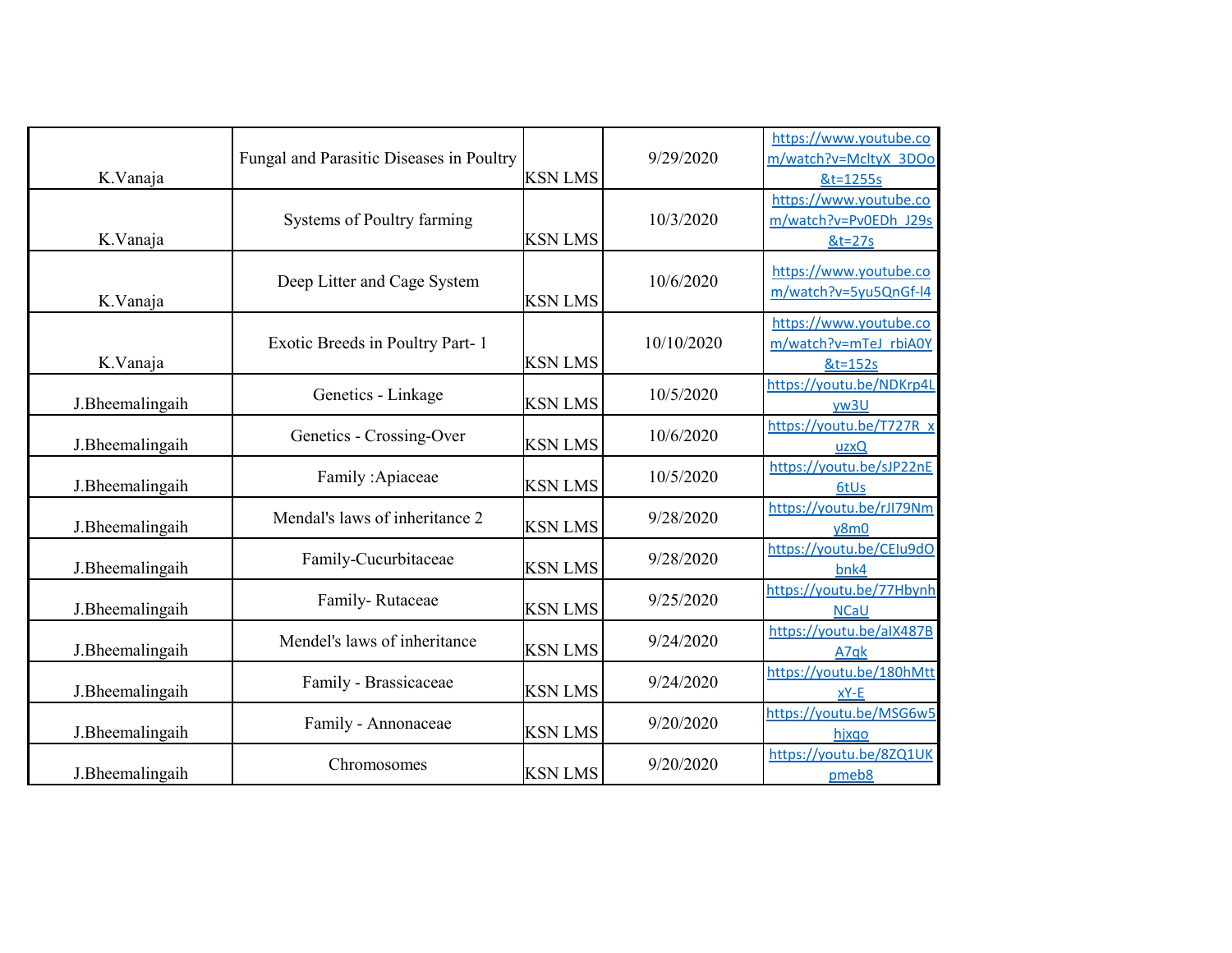| J.Bheemalingaih | Flora & Keys                                        | <b>KSN LMS</b> | 9/18/2020 | https://youtu.be/s0go8Y9<br>cGxl            |
|-----------------|-----------------------------------------------------|----------------|-----------|---------------------------------------------|
| J.Bheemalingaih | RNA Structure and function                          | <b>KSN LMS</b> | 9/16/2020 | https://youtu.be/Oyb 7gK<br>AZ10            |
| J.Bheemalingaih | <b>DNA</b> Replication                              | <b>KSN LMS</b> | 9/16/2020 | https://youtu.be/VtOT61L<br><b>zHUM</b>     |
| J.Bheemalingaih | Botanical gardens                                   | <b>KSN LMS</b> | 9/16/2020 | https://youtu.be/4dObv0f<br>5SoE            |
| J.Bheemalingaih | Structure of DNA                                    | <b>KSN LMS</b> | 9/11/2020 | https://youtu.be/-<br><b>CUCVYnNrr0</b>     |
| J.Bheemalingaih | Herbarium                                           | <b>KSN LMS</b> | 9/11/2020 | https://youtu.be/94KCGk6<br>ux <sub>8</sub> |
| J.Bheemalingaih | DNA - Genetic material                              | <b>KSN LMS</b> | 9/8/2020  | https://youtu.be/cd5MKn<br><b>7BGUc</b>     |
| J.Bheemalingaih | Cell theory                                         | <b>KSN LMS</b> | 8/31/2020 | https://youtu.be/sl6lO9Q<br>m7x4            |
| J.Bheemalingaih | Types of Classifications                            | <b>KSN LMS</b> | 8/30/2020 | https://youtu.be/OJ3iMs<br><b>JUVA</b>      |
| J.Bheemalingaih | Taxonomical higherarchy                             | <b>KSN LMS</b> | 8/28/2020 | https://youtu.be/t73ifsjcP<br>ug            |
| J.Bheemalingaih | Introduction to plant taxonomy                      | <b>KSN LMS</b> | 8/26/2020 | https://youtu.be/FcAnjl93<br>AC4            |
| J.Bheemalingaih | The cell                                            | <b>KSN LMS</b> | 8/25/2020 | https://youtu.be/mvKZvq<br><b>V65w0</b>     |
|                 | List of Quizzes Conducted During Covid -19 Pandemic |                |           |                                             |

## **List of Quizzes Conducted During Covid -19 Pandemic**

| J.Krishnaveni | Covid-19 Awareness Ouiz | <b>KSN LMS</b> | 4/23/2020 | https://forms.gle/GmkTpqgCHviQiFPe6 |  |
|---------------|-------------------------|----------------|-----------|-------------------------------------|--|
| J.Krishnaveni | Hindi Ouiz              | <b>KSN LMS</b> | 4/29/2020 | https://forms.gle/zr8niUYkyDqVMJjS9 |  |
|               | Quiz on Light           |                |           | https://forms.gle/WdEB5S            |  |
| J.Krishnaveni |                         | <b>KSN LMS</b> | 5/14/2020 | YdePcbRTBLA                         |  |
|               | Economics-Ouiz          |                | 5/26/2020 | https://forms.gle/bvTbpZ            |  |
| J.Krishnaveni |                         | <b>KSN LMS</b> |           | <b>MUSEW6vKBBA</b>                  |  |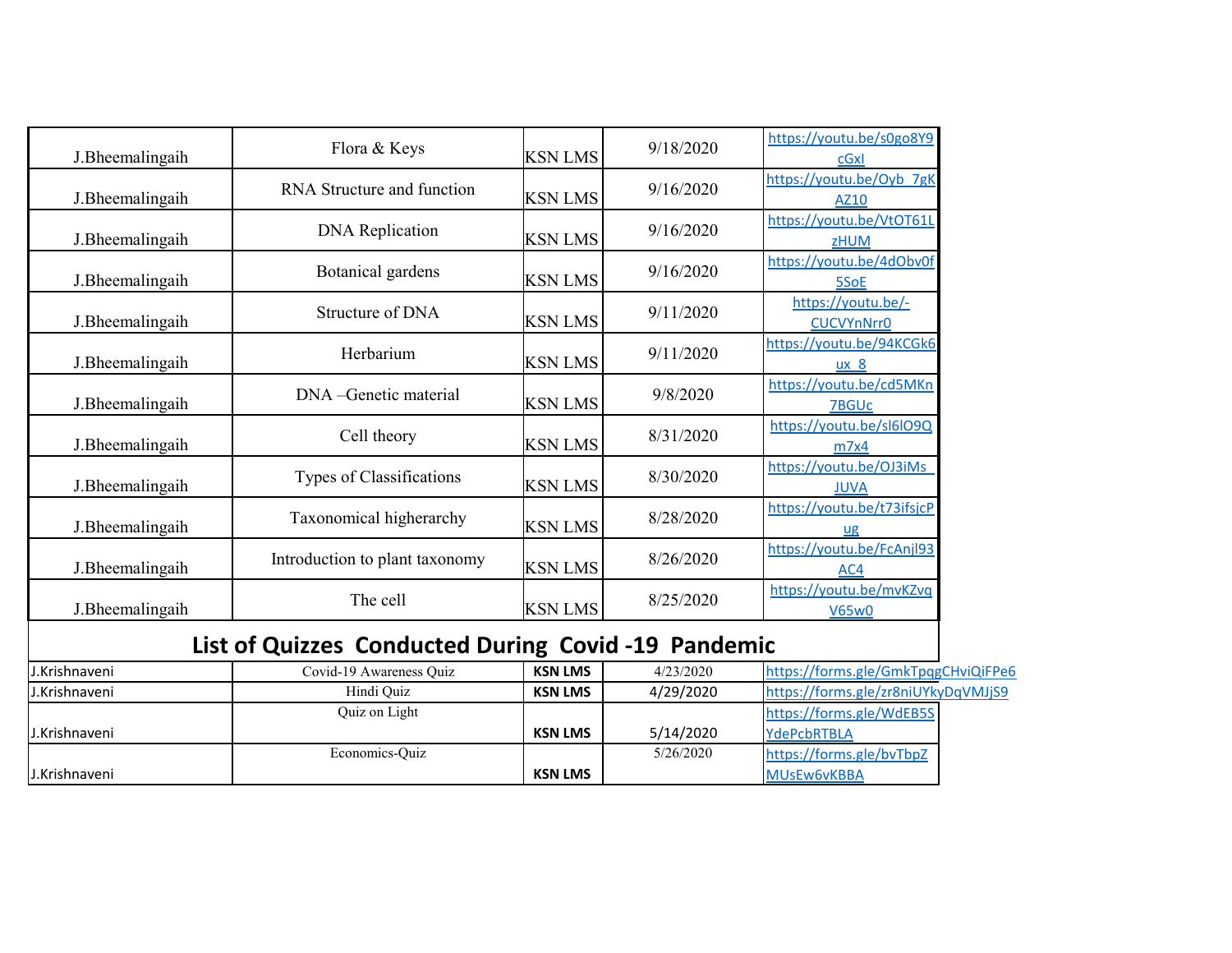|               | Chemistry                    |                | 5/26/2020 | https://forms.gle/x6JsGQZ  |
|---------------|------------------------------|----------------|-----------|----------------------------|
| J.Krishnaveni |                              | <b>KSN LMS</b> |           | C8Wdq4jAX8                 |
|               | Botany                       |                | 5/26/2020 | https://forms.gle/k69dN9   |
| J.Krishnaveni |                              | <b>KSN LMS</b> |           | Sirb5QFwjdA                |
|               | <b>Computer Applications</b> |                | 5/28/2020 | https://forms.gle/JAKc7B5  |
| J.Krishnaveni |                              | <b>KSN LMS</b> |           | rDmS9qJkY6                 |
|               | Computer Science             |                | 5/29/2020 | https://forms.gle/2YRSXAJ  |
| J.Krishnaveni |                              | <b>KSN LMS</b> |           | 5Ne7QiUUw7                 |
|               | Yoga Day Quiz                |                | 6/19/2020 | https://forms.gle/gs8wGm   |
| J.Krishnaveni |                              | <b>KSN LMS</b> |           | pzfTd23VDQ7                |
|               | JKC-Quiz                     |                | 7/1/2020  | https://forms.gle/gPPZNB   |
| J.Krishnaveni |                              | <b>KSN LMS</b> |           | z8q34L8MaL8                |
|               | Political, Science           |                | 7/23/2020 | https://forms.gle/aFjtiDj5 |
| J.Krishnaveni |                              | <b>KSN LMS</b> |           | V57mg26Z8                  |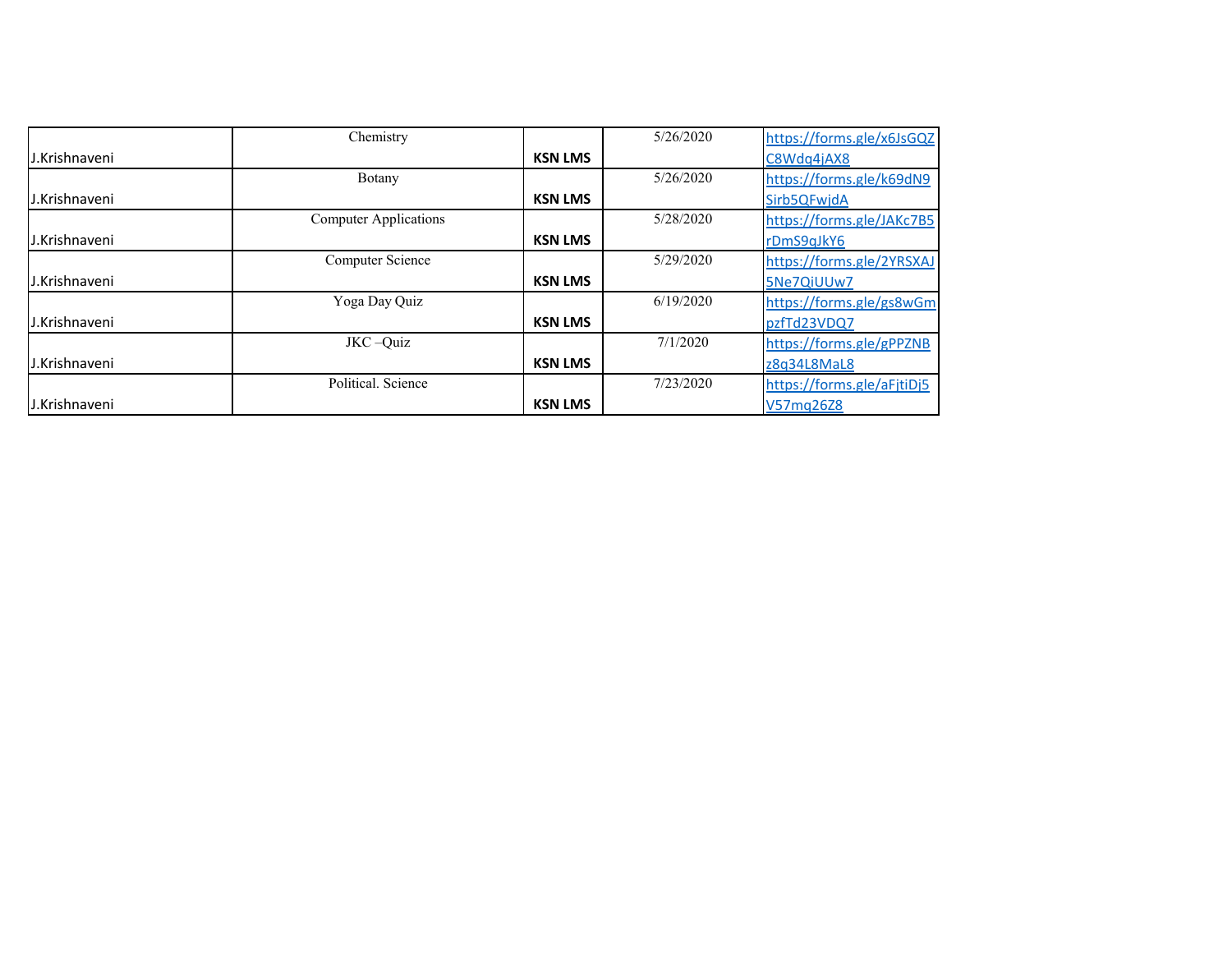**FEL/NMEICT/any other Government initiatives & institutional (Learning Management System (LMS) etc**